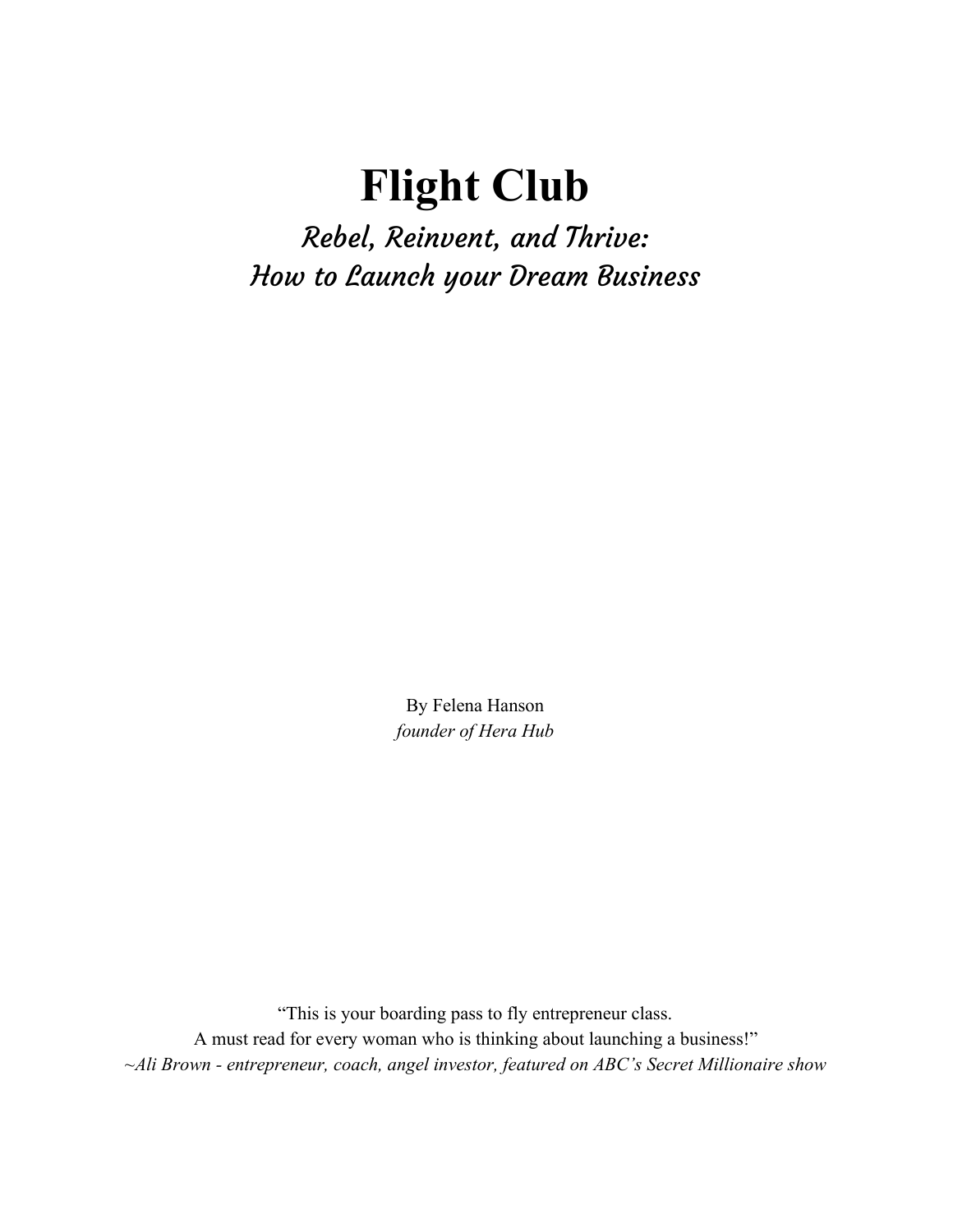*You can't connect the dots looking forward; you can only connect them looking backwards. So you have to trust that the dots will somehow connect in your future. You have to trust in something - your gut, destiny, life, karma, whatever. This approach has never let me down, and it has made all the difference in my life. - Steve Jobs*

# *An Invitation To A Journey*

I'm inviting you to share in my journey—one filled with rebellion, reinvention, independence, diplomacy, and (perhaps most important of all) collaboration. You'll gain a firsthand experience of the challenges, successes, and wisdom I've gained over the last 40 years. We're also going to get down to the nitty-gritty—the nuts and bolts of business—and how I was able to build something tangible yet sincere (a word not often associated with business) by creating Hera Hub.

My life story may come across as a bit scattered and tumultuous at times; however, as you'll soon see, everything I've done—from selling peacock feathers as a child, to surviving a near-fatal car accident, to sustaining three professional setbacks—has led to my life's work of providing women with a strong platform and a supportive community from which to launch and grow their businesses.

Whether you believe the prediction that more than 50 percent of the knowledge-based workforce will be independent by 2020 or not, it's clear that the world is changing, and with this change comes the need to think like an entrepreneur. My hope is that by sharing my journey, and the experience of other accomplished women, I will inspire you to take charge of your career and, ultimately, your destiny. It's your turn to take flight!

My best!

Televa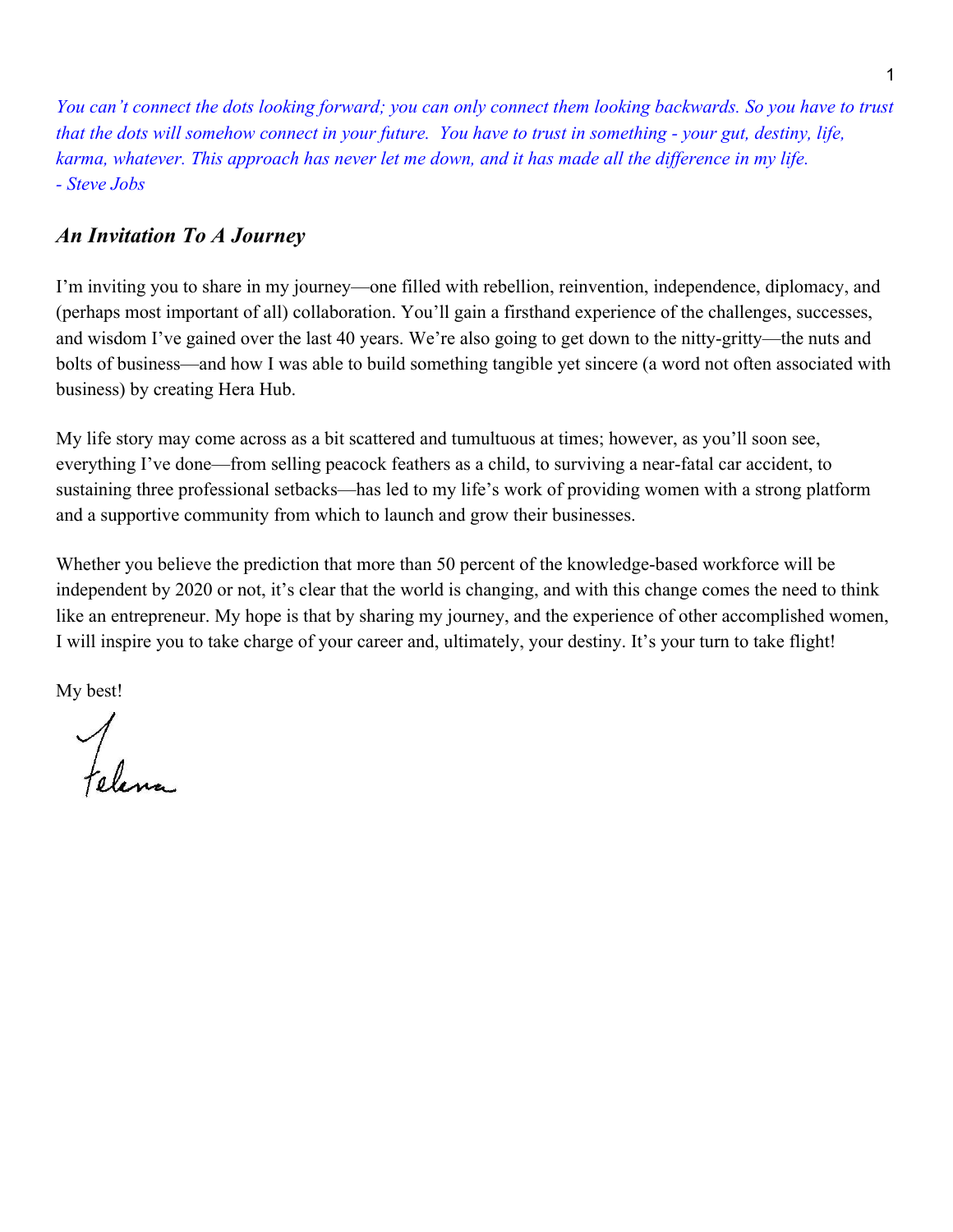# **Chapter 1 - Rebellion**

As far back as I can remember my life has progressed along a very unconventional path. It began when I was just 18 months old and my parents purchased a unique piece of property on the Central Coast of California, located near the edge of a small town called Arroyo Grande.

That old house was ripe for fueling a child's creativity and imagination. It was dilapidated in a peaceful kind of way and sat on two acres of land that consisted of pine trees, an orchard, a duck pond, and an old bus-repair barn. All of that, coupled with the creek that ran alongside the property, made it feel like my very own *Little House on the Prairie*.

I loved living in that country house (as I still like to think of it), running around the property, surrounded by nature. Along with the usual suspects of dogs and cats, we also had horses, ducks, and even a mating pair of peacocks that my mother named Mr. and Mrs. Peabody. In our house every animal was given a proper name—at one point we had 60 goats and dozens of chickens that all had their own names! I think it was my mom's way of showing respect and acknowledging that animals were very much part of the family.

As it turned out, Mr. Peabody was quite mean. He would walk around the yard with a bit of a scowl (if that's possible for a bird), chasing and pecking at my friends and me. I don't know how my mom didn't see this as dangerous, as he had some seriously combative-looking spurs on the back of his legs!

Aside from his cantankerous disposition, Mr. Peabody had a beautiful display of feathers that he'd often show off to attract Mrs. Peabody's attention. It was like a lion's mane, giving him his strength. Every fall, when he naturally shed his feathers, it almost seemed like he would lose his mojo and mope around the yard, looking dejected.

But Mr. Peabody's loss was my gain, for each fall I would run about gathering up his dropped feathers so I could turn around and sell them at the corner store for \$1 each. Considering this was the late seventies—with the flamboyant disco era in full swing and the Bee Gees on constant rotation—it's not surprising that they sold like wildfire.

Although there was a part of me that envied my friends who received a weekly allowance, my parents (along with the help of Mr. Peabody) succeeded in teaching me at a very young age that money is not gifted, but rather earned. With landslide earnings of almost \$80 to stash away in my pocket that first day out, I felt a wave of excitement and independence wash over me—my entrepreneurial roots were planted!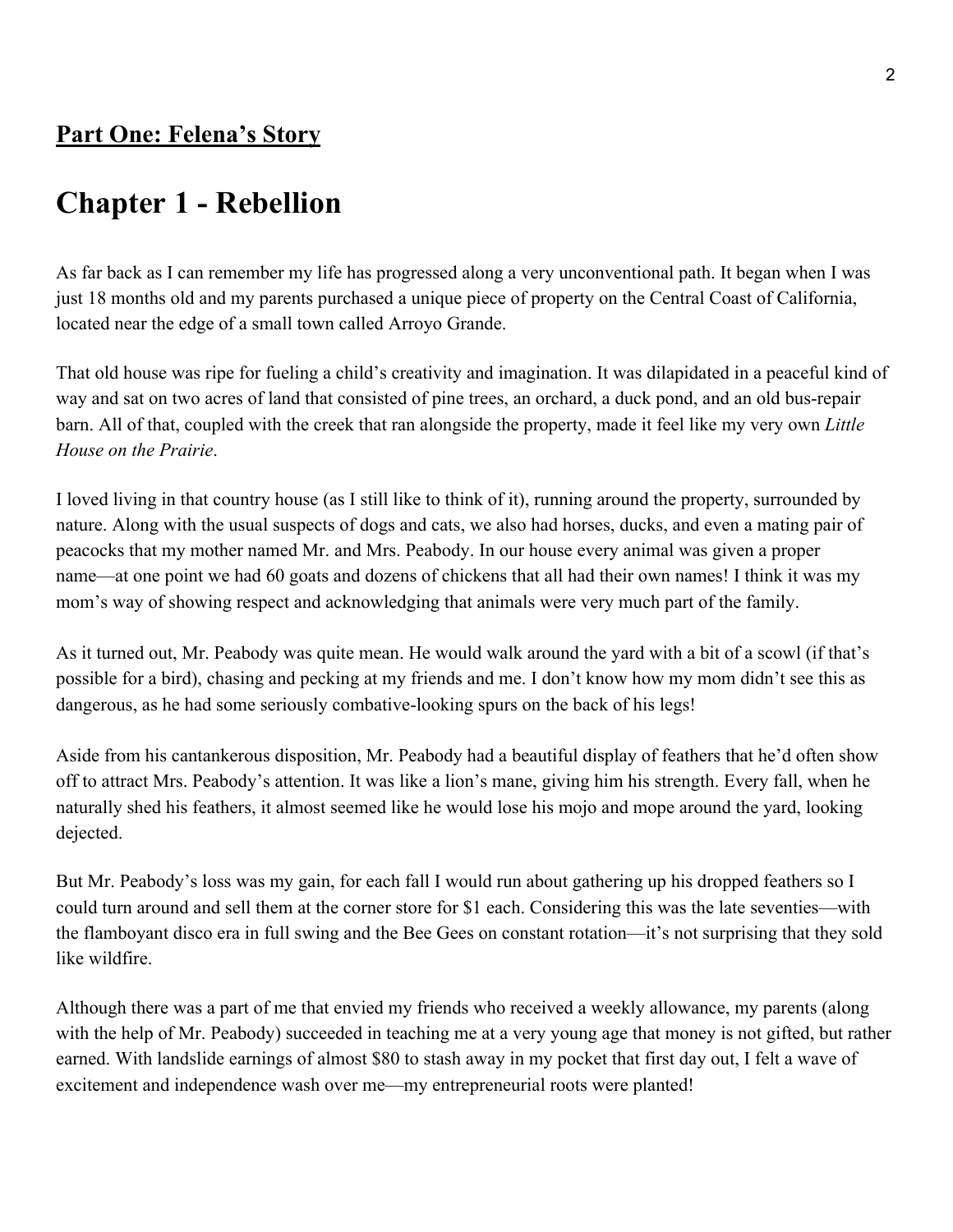#### *Roots Run Deep*

Looking back to the major influencers of my early entrepreneurial spirit, it's clear to see that the roots run deep. Besides my parents, my grandpa Hanson was one of those influences. He was by far one of the most creative people in my life—a "nutty professor" of sorts. You could always find him in his converted garage behind his house, surrounded by every kind of random object and contraption (a.k.a. junk). As a kid, it was the coolest thing in the world to join him in his routine junk treasure hunts at the local thrift store or garage sale.

Although grandpa Hanson spent the bulk of his career in the accounting industry, a rebel streak often surfaced in some very unconventional and varied ways. For instance, he was always engineering that garage full of junk to create something interesting, like a self-driving three-wheel bicycle (complete with an American flag and an accompanying stream of marching music) or his own makeshift solar panels that he precariously mounted on the roof, which never really worked.

His love of unique mechanical contraptions extended to later in life when, as a World War II veteran, he purchased and refurbished a vintage fire truck so he could show it off in all of the local veteran's parades. As you'll discover later, his owning this fire truck would prove to be rather ironic in the context of my life story.

About 25 years into his career my grandfather flexed his entrepreneurial muscles, leaving accounting to buy a small building where he started a mailing business in Fresno, California; which in turn influenced my dad's own career path.

As young newlyweds, both my mom and dad dropped out of college to start a new life together on the Central Coast of California. They both wanted to do anything to get out of the Fresno heat. Driven to provide for his new family, my dad tried anything he could to earn money and make ends meet. Like his father, he started a business in the ever-so-glamorous field of addressing junk mail. One weekend on a trip back to the Central Valley my Grandfather convinced my dad to take several rolls of carpet back with him to try to sell in his refurbished bus barn. This effort eventually led to success and, after many years of hard work, my dad has a thriving retail floor-covering business.

Because his business was literally next door to our house, my dad was constantly working. He was always on the move, building something new, making improvements here or there and fixing things around our property. The thing I remember most is that he was always eager to teach me new things and encouraged me to get me involved in whatever he was doing. I don't think I remember him ever sitting on the couch and just relaxing!

Interestingly, my mom was similar—she was a hard worker and was always building and fixing things—yet at the same time, she was completely opposite from my dad. She is the most elegant, talented, problem-solver I know.

While my mom didn't "work" outside the home during the first seven years of my life, she certainly wasn't spending any time on the couch either. In fact, she was responsible (for the most part) for building—not contracting out, but actually building—the second story of our modest home and a barn at the back of our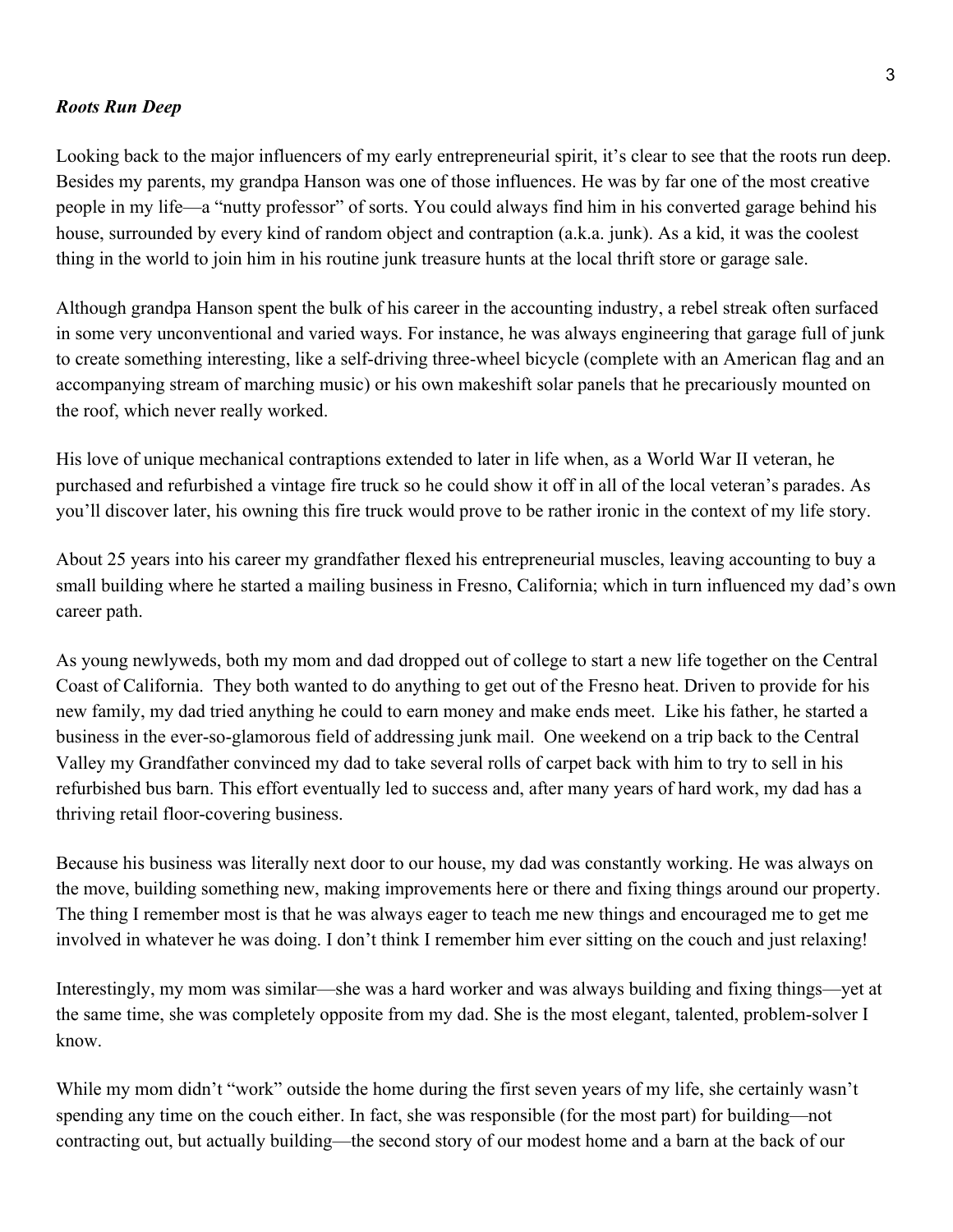two-acre lot. Besides her over-the-top projects, my mom supported my dad in the business, raised me, and was also very involved in our community church choir and other performing arts, like community theater.

All of these activities gave me a profound respect for her and helped me to grow up as a fiercely independent and resourceful child. No Barbie Dolls for me; my days were filled with Tonka trucks, unconventional pets, and anything else resourceful and "non-girly."

In the end, my parents' marriage wasn't successful—another life event to which I attribute my fierce independence. I'm not quite sure why my parents married, as they were so completely different from each other. After eight years of giving it a go—most of which was spent bitterly and openly fighting—they filed for divorce. I always remember thinking that I never wanted to be in that position, but that *was* indeed the position I would be in 23 years later.

Despite the battle, I still feel lucky. At one point, when my mother moved us three hours away, my dad would drive six hours round-trip just so he could spend time with me for his "every other weekend" rights. He would sometimes even drive down just to see me on random Saturdays if he wasn't able to spend the entire weekend with me. This was without fail for two years!

One thing was certain: I had two parents who loved me dearly and continued to fight over custody until the day I was legally able to make my own decision. Not all parents, especially dads, would fight so hard to spend time with their daughters. By showing me that they loved me unconditionally, my parents instilled in me a strong sense of self and, by making me work for everything I received, helped me become confident in my abilities rather than developing a sense of entitlement. This combination has given me a true sense of self-worth, which has gotten me through some extremely difficult times.

#### *New Beginnings*

My mom was, and still is, brave! When my parents divorced, my mom (at age 30) dove headfirst into a new career and built a new life for herself. Heading back to school, she joined a specialized two-year program for Exotic Animal Training and Management in Moorpark, California.

After graduating and accepting a position as the manager of the Atascadero Zoo, my mom moved us back to the Central Coast. Shortly after moving back she began attending a local church and met Steve McConnell, who was a warden at the local youth prison. Soon thereafter they began dating and quickly married. Little did I know, within that very same year, my dad would also meet and marry the next love of his life, Susan Davis, who he had met at his own church.

Although I grew up as an only child for the first nine years of my life, that all was about to change! With my parents' new marriages came births and adoptions, and I gained eight new brothers and sisters over the course of three years. This time marked the start of an entirely new and impactful phase of my life—one filled with new stepparents, new siblings, and … *tigers*.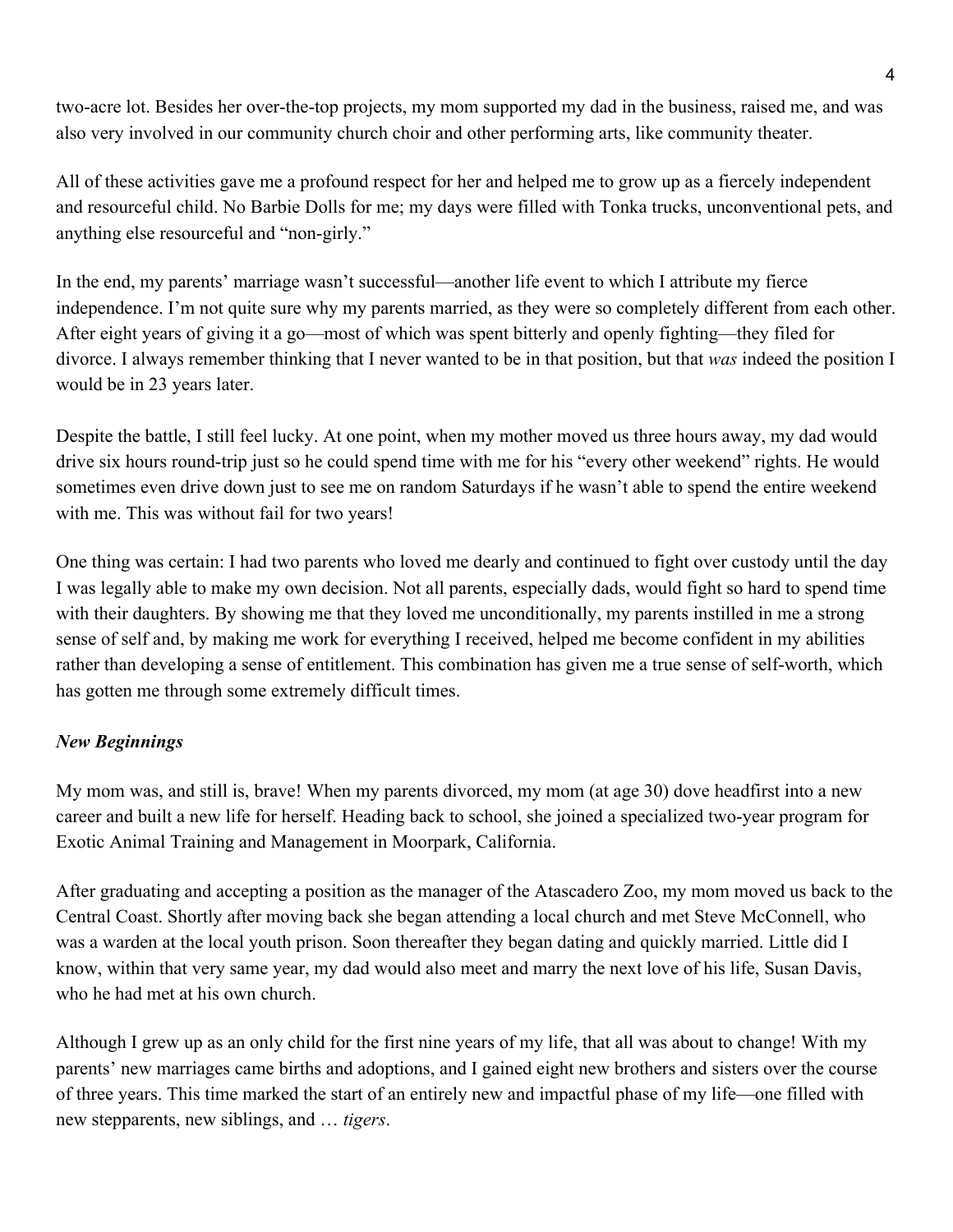#### *Yes, We Had Tigers!*

While I was a latchkey kid in third and fourth grade, I was a zoo kid in fifth and sixth grade. Every day after school I took the bus to the zoo to help my mom with her afternoon duties, including caring for all the animals. It was amazing!

The pinnacle of my adventures at the zoo was when the resident male and female tigers bred and gave birth to two adorable baby tiger cubs. To the zoo, and my mother's, dismay, the mother tiger rejected her cubs soon after giving birth (perhaps she was perturbed that she was being held in captivity—can't say I blame her!) As the manager of the zoo, my mom had no choice other than to bring the two cubs home to bottle-feed them for several months.

I feel beyond lucky to have had this experience, and I cherish the memories of having two tiger cubs run around my mom's five acre property. Can you imagine the conversations I had at school? "Would you like to come over this afternoon and see my two baby tigers?"

Getting down and dirty working at the zoo and taking care of the animals helped me shed any sense of false pride at a very early age. Diving in and doing whatever was needed deeply influenced how I moved through the world. Even now, if someone comes into Hera Hub and asks me what I do, I often respond with sassy good humor, "I'm the janitor. I scrub the toilets." Truth be told, I don't mind getting my hands dirty with the best of them!

#### *Exploring The World*

As a young adult working in my father's business, I found I had a knack for sales and creativity. The logic of business just clicked with me from an early age. Although I was involved in my high school's business club (DECA), I wasn't a very dedicated student. In fact, I earned mostly *C*s throughout my young academic life. Apparently, I was far too interested in boys than class! One of those boys was Ryan Ripley, a handsome young man who was 4-years older than me. He worked for the local fire department and lived just down the street. We dated my junior and senior year, but we broke up right after high school because I felt I needed to experience other relationships. I just seemed to have something for fire trucks, as you will see again at another critical juncture in my life.

Not having bachelor's degrees themselves, my parents never pushed me to go to college. In fact, my dad hated school; he found it impractical and a waste of time. Because of this, he gave me a choice: he would either pay for college or I could take the same chunk of money and use it to start my own business or put a down payment on a home. Since I realized I wasn't savvy enough to invest in a home or start my own business, I decided it was wiser to continue my education.

Since my GPA wasn't adequate to get into a decent college, I decided to attend the local community college for two years with the goal of transferring to a four-year school. I thrived in this new environment, and I was able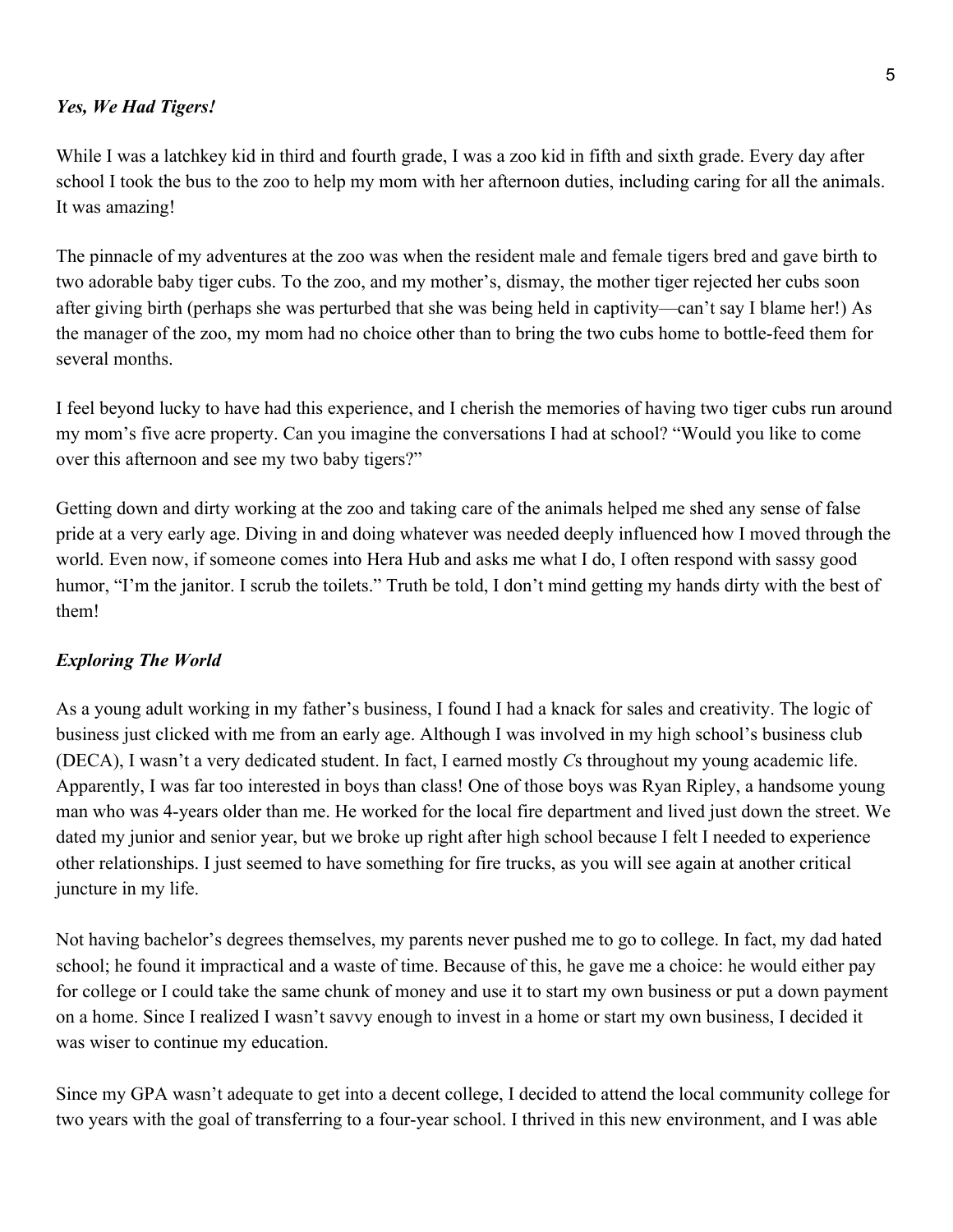to improve my grades and focus on the subjects I enjoyed. Much to my delight, my grades earned me entrance into a well-respected private school, the University of San Diego (USD).

One of my weakest subjects at USD was foreign languages. I was able to get around my foreign-language requirement in high school, but the college requirement was looming over me. I couldn't pass Spanish to save my life!

Miraculously, I was able to convince my dad to allow me to do my language requirement in Spain through a study-abroad program (I promised to pay him back, which I did.) This three-month experience was to be one of my defining moments as a young adult, teaching me just as much (if not more) about myself than the Spanish language.

I immersed myself in the Spanish culture for two months, and then I traveled around Western Europe for an additional month. Not knowing a single soul when I arrived in Spain, I was lucky enough to meet a number of great girls from all over the United States, including Shawna.

Shawna and I traveled through Spain, Italy, Switzerland, and France together for three adventurous, laughter-filled weeks. When the time came for her to return home, I was faced with being abroad one more week … solo. At 20 years old—having never ventured outside the United States on my own before—this was where the "rubber really met the road"!

Without sharing the situation with my parents, I decided to go it alone. The day that Shawna left Paris to return back to the U.S., I put my Eurail pass to good use and hopped on a night train to Munich, Germany. I remember the whirring sound of the tracks and the rocking of the train as I slipped in and out of sleep, my young mind ever wary of the luggage thieves I had been warned about.

I arrived in Munich the next morning without incident and set off to explore the city. I had no idea that this day would turn into my defining "adult" moment. After walking around for a few hours, I found an open area with multiple picnic tables. A beautiful woman approached me and asked if I would like to order a beer. The question startled me a bit as it was about 11am. Apparently I had landed square in the middle of a beer garden. I did what any 20 year-old American would do and said "Ja! Na sicher!"

As I sat there sipping my pint, I remember feeling so free! (This was well before I had a cell phone or even email) "*No one* knows where I am. I'm an adult—I have arrived!" I drifted around the city for the day, slightly tipsy, exhilarated by my new found freedom.

As it turns out, I'm the only one in my family—out of eight brothers and sisters and both my parents—to earn a bachelor's degree. My undergraduate experiences helped me discover that I really loved school, and I ended up graduating from the University of San Diego with honors. And while my parents did not emphasize going to college, I knew they were proud.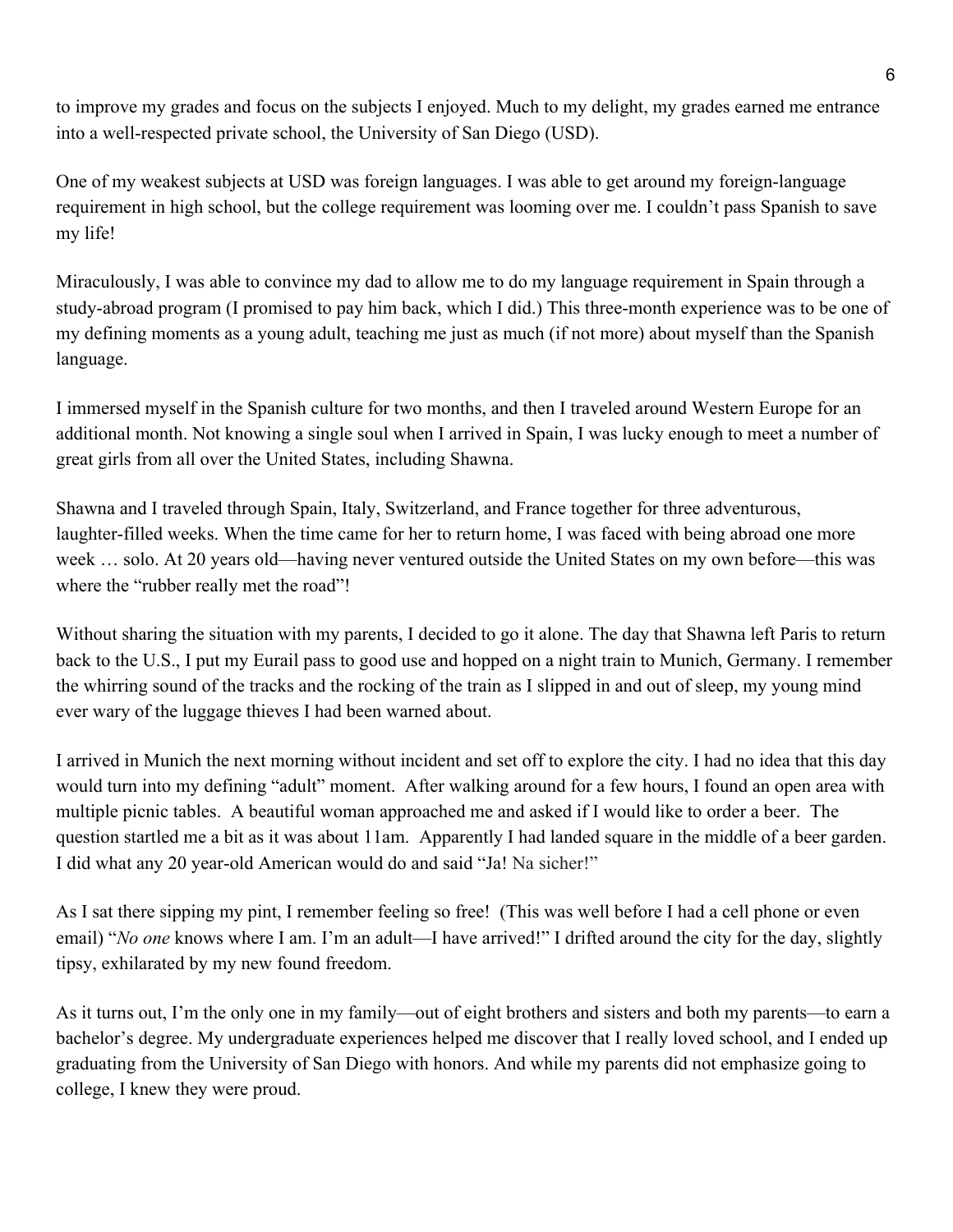# **Chapter 2 - Reinvention**

Recently, as I made my way through the checkout line in a grocery store, I heard an all-not-too-uncommon exclamation from behind me: "Wow, those are some pretty *crazy* scars you have there! I hope you don't mind me asking, but … what happened?"

When I turned around, I saw an incredulous look on the face of the man behind me, just waiting for my response. "Well, it is pretty *crazy*, but I used to skydive and about 15 years ago, during a jump, my parachute didn't open. Luckily, I lived to tell the tale, but now I have these scars to remind me—never jump out of a perfectly good airplane again!"

A few seconds passed by and I could see that he was trying to register what I had just said. All the man could get out was, "Wow. Really? ... That's really scary."

After a few more seconds of letting him squirm, I decided to let him off the hook. So, I followed up with a smile and said, "No, not really. Just joking! I was in a car accident and got hit by a fire truck. (Yes, a *fire truck*.)" As if this was any less incredible … however, it was the truth all the same.

Although I was *just* in a car accident, the deep scars and the reminders they carry are very real and powerful. Besides having titanium plates in my face, rods in my left arm and leg, and pins in my hips, scars are visible on my pretty much every extremity of my body. Every one of these scars is important to me, as they are reminders of how far I've come in life. What doesn't kill you makes you stronger!

#### *How I Proudly Earned These Scars…*

When I graduated from college in 1995 the economy was not at its peak. I had a challenging time finding a decent job within San Diego. Because of this, I ended up taking work and living in Los Angeles. At the time, I was madly in love with a young man I had met in college, Brian Taylor. Luckily, Brian was able to transfer to the University of California, Los Angeles (UCLA) to finish out his arts degree while I worked. I was happy!

Brian and I headed back down to San Diego one weekend. I dropped him off to see his family and I headed to the beach to spend the rest of the weekend with girlfriends I'd lived with while I was back at community college. I was so excited to see them, as we hadn't all been together in over three years!

I remember cruising along in my Volkswagen Jetta as the cool ocean air streamed in my window, Bob Marley pumped out the speakers, and the excitement of going to see my girls coursed through my body. I was grooving and my Saturday night was on!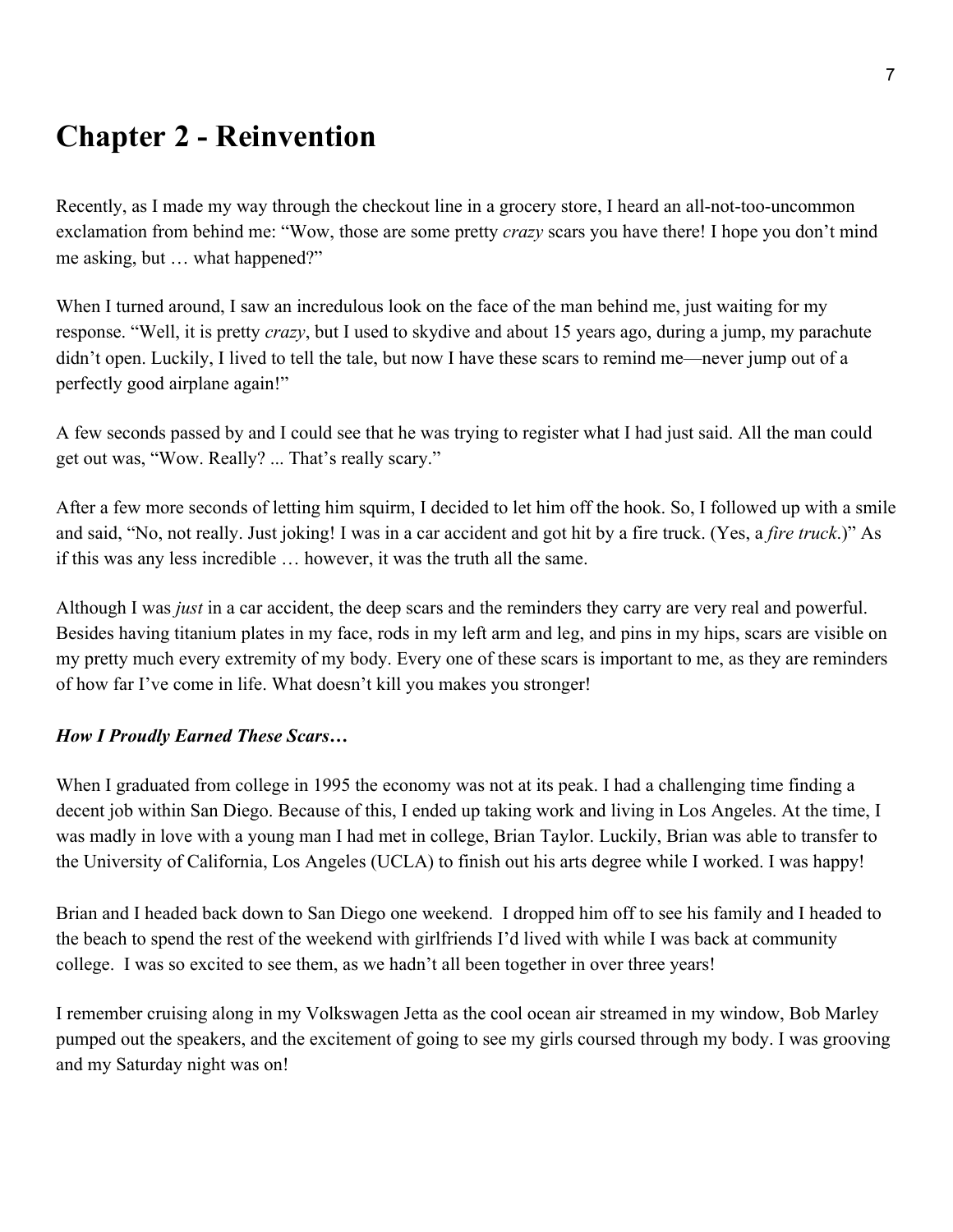As I approached the end of Interstate 8, right as it meets Sunset Cliffs, I looked ahead at the traffic light to see if I had the "green". I thought, "Wow, I never get a green light at the end of the 8!" This light is notorious for taking what feels like an eternity to turn from red to green.

And that's the last thing I remember…

What happened next changed my life forever. I never saw or heard the fire truck coming. The next thing I remember is waking up 24 hours later in the hospital.

As I later learned, the fire truck had run the red light and smashed into the front driver's side corner of my car as I sailed through the intersection. Again, it was my "lucky day", and apparently, they hadn't seen me either. Not really a fair fight!

It took first responders close to an hour to use a crane to separate the fire truck from the carnage that was my car. Only then could they use the Jaws of Life, opening the top of my car like an oversized tuna can. In all, it took two hours to extract me from my car. I was immediately rushed by helicopter to the nearest hospital.

Although, thankfully, I was in shock and don't have a single recollection of what happened during or after the accident. My girlfriend's, who had found their way to the hospital by calling the Highway Patrol after I was hours late to meet them, later told me that I was very alert in the emergency room when they arrived. Apparently I complained about the board behind my back and wanted to make sure someone took out my contacts. I was in such extreme shock that I clearly had no idea what was going on. The fact was, much of the left side of my body was crushed… getting my contacts out should have been the least of my worries!

Twelve hours of surgery later, I finally woke up to a group of what looked like a dozen or more doctors, nurses, and medical students standing around me. Apparently, I had been admitted into a teaching hospital and I was the case study of the week.

When my dad arrived at the hospital the next morning the doctors gave him the run-down of the damage and surgeries they had completed so far. They also shared their concern with the way my legs and pelvis had broken and thus the likelihood I may not be able to run again. This came as a particular shock to my dad, as I had developed a fairly strong passion for running during college—one that he now shared with me. We both had completed several marathons. I guess the information was just too much for him. He literally blacked out for a few moments.

I spent approximately two weeks at UCSD Hospital starting the long process of repair and recovery, and let me tell you, there was a lot of me to fix. I broke well over 20 bones in my arms, legs and face. They had to put titanium plates throughout my cheekbones, forehead, and palate. Many of my teeth were broken or knocked out completely, and the bridge of my nose was flattened. Ultimately, this area was rebuilt three times with bone taken from my hip. Before they could even get to these reconstructive surgeries, I had to undergo immediate surgery to relieve the pressure that the head injuries had placed on my brain. I also had a trachea tube for a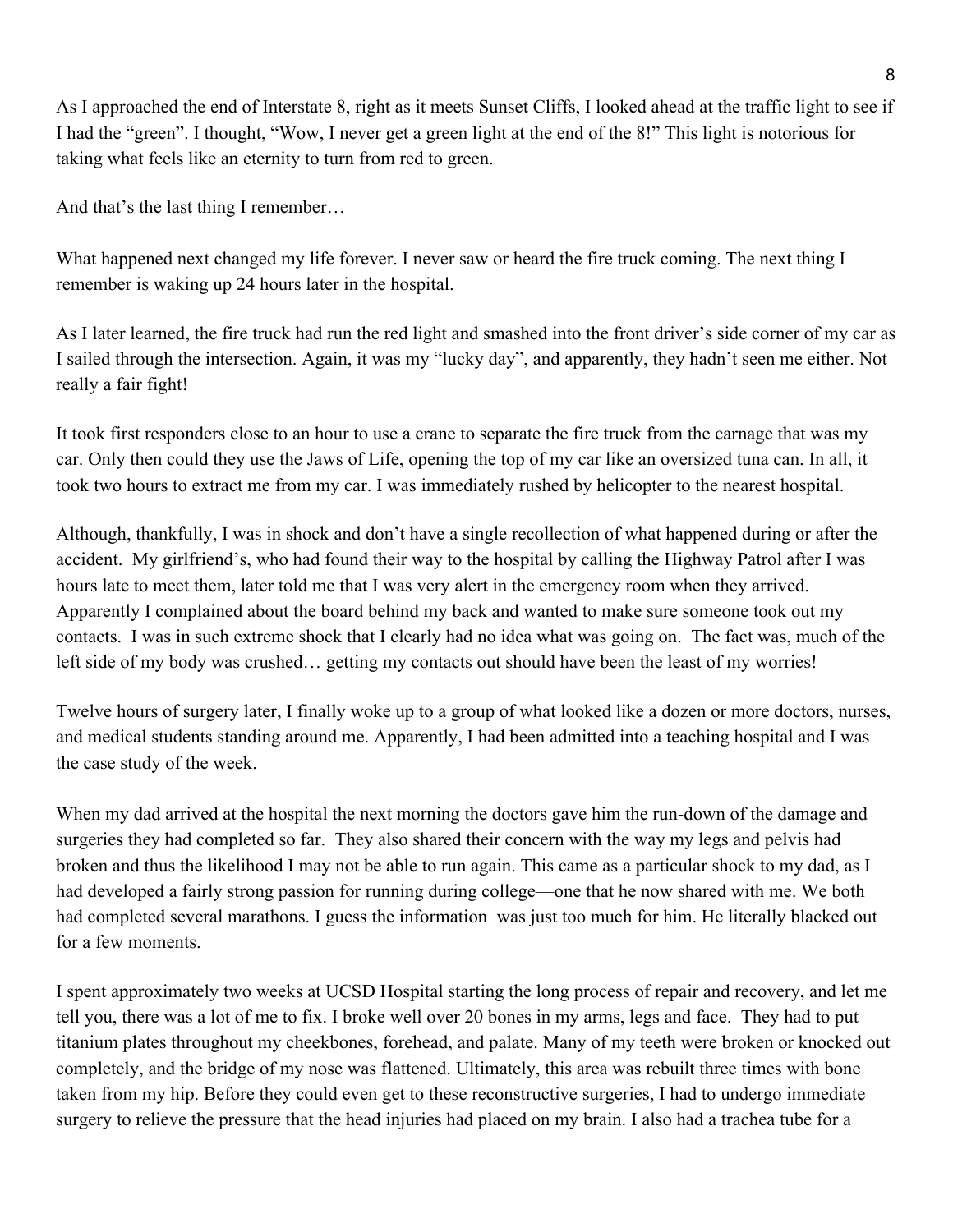week, making it impossible for me to speak. As a result, I resorted to writing notes in a notebook in order to communicate. Thinking back, I must have looked like Frankenstein's Bride!

I think the most powerful part of this experience was the new perspective that I, as well as everyone around me, gained. It's going to sound crazy, but to have the opportunity to simply appreciate life was worth all the pain and suffering (made a bit easier thanks to Morphine).

The support and outpouring of love I received from my family and friends during this time touched me to my core.

I think each one of us, in our own way, came to terms with the importance of living every day to the fullest, taking risks and following our hearts. Anything less than living our true life's purpose—to its fullest potential—was simply not good enough anymore.

*Your time is limited; so don't waste it living someone else's life. Don't be trapped by dogma—which is living with the results of other people's thinking. Don't let the noise of others' opinions drown out your own inner voice. And most important, have the courage to follow your heart and intuition - Steve Jobs*

# *Learning To Fly Again*

After a month in the hospital, I began the painful, arduous, journey of rehabilitation. I spent several months in a wheelchair, working as hard as I could on a daily basis to rebuild my strength and muscle memory so I could walk again.

After I was transferred to Daniel Friedman Rehabilitation Hospital in Los Angeles, I received a phone call one day in my room. On the other end, I heard a young man explaining who he was and asking me how I was doing. It was a call from one of the paramedics who had helped me at the scene of my car accident. My situation had impacted him so deeply that I had remained on his mind, and he somehow managed to track me down. He simply asked, "I just wanted to make sure you're okay." It took me a moment to process who this person was and why he was checking on me. After our brief conversation, I never saw or heard from him again, and yet it was through this conversation that I was conscious through the entire rescue. He said that I knew my name, my Social Security number, and where I was going that night. I was shocked (pun intended) by this news. Amazing how our body and mind can suppress!

Some months after my accident, I was handed all the documents that accompanied my case. In the box was a VHS tape labeled with the date of my accident - 5/4/1996. It was apparently standard for first responders to take video footage of a rescue—I'm assuming for training or liability purposes. I was home alone one night when curiously got the best of me. I decided to pop in the tape. I immediately saw myself lying trapped in what was barely identifiable as my car. As I watched the surreal images flash before me, I could hear myself saying in a pained voice, "Somebody help me… Please, somebody help me." The second I saw and heard all of this, the experience and memory of the accident came powerfully flooding back. I couldn't believe it. It was like a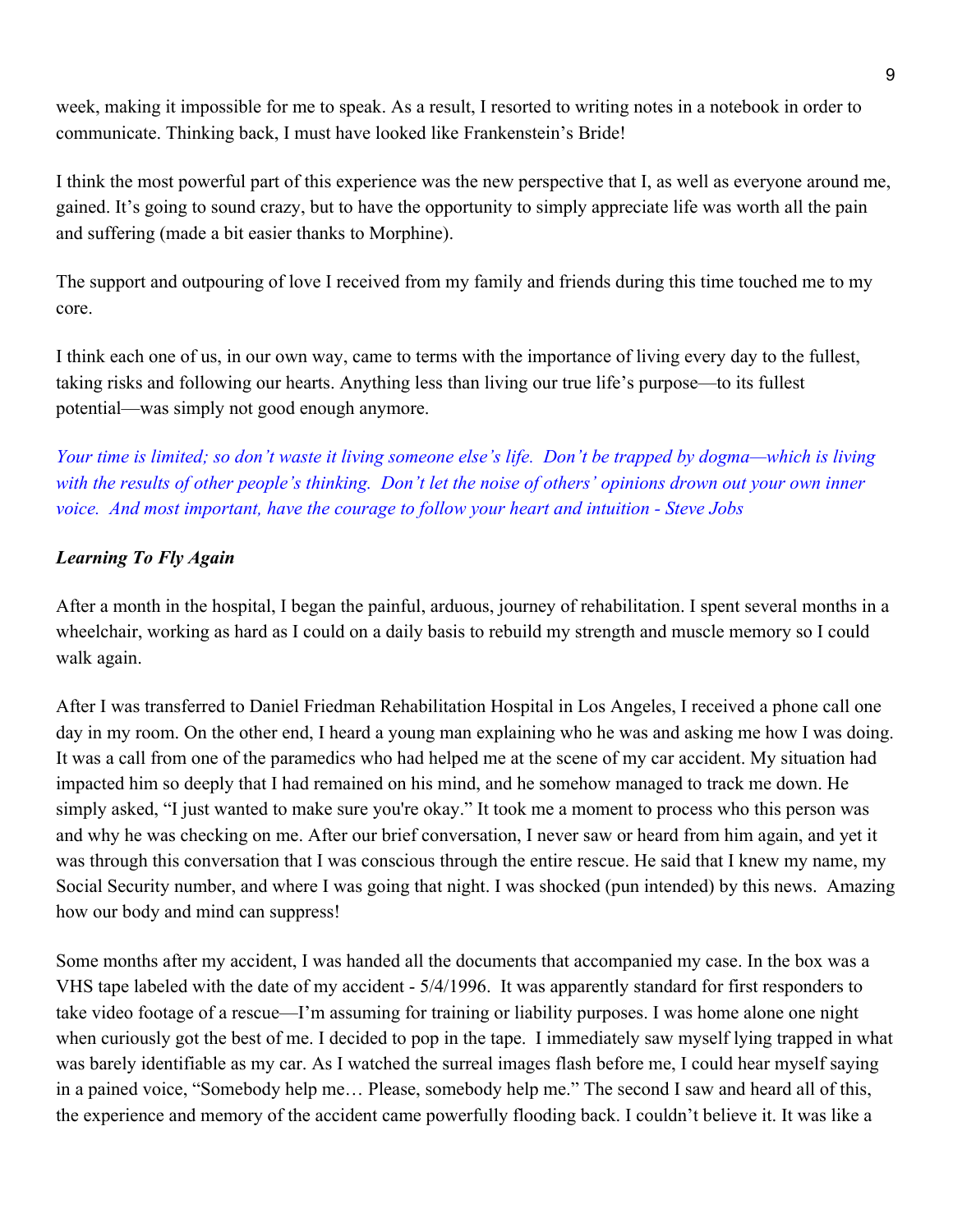file folder that had been shoved down into the recesses of my memory had been brought back up front and forward.

I immediately turned the video off, knowing in my heart that I didn't need (or want) to see this. I now realize how lucky I was that I was in shock after the accident, since the trauma I experienced could have had long-term psychological effects … but it didn't. Thankfully, I'm not afraid to drive, I'm not afraid of fire trucks (although I do get out of their way when I see them coming!), and I haven't suffered from any form of posttraumatic stress.

Now I look fondly on my scars. They are here to remind me—every single day—how lucky I am to be here, alive and able to do something amazing with my life. I also believe that this "attitude of gratitude" was what helped me heal and get back on track so quickly.

# *Run, Felena, Run!*

I'm proud to say, despite my doctors' initial nay saying, I am once again a runner! It took quite some time, as I literally had to learn how to walk again. I vividly remember one of my first attempts to walk. My family took me to the beach and rented a beach wheelchair from the Department of Parks and Recreation. I remember how fantastic it felt to get out of my regular wheelchair and into this dune buggy contraption, with my family by my side. My Grandma Hanson was even along for the outing, making it extra special.

Inspired by being out on the beach, surrounded by the people I loved, I decided it was time to attempt my first steps. It took me what seemed like forever to walk what was the equivalent of a block. Although I was frustrated, I just kept thinking, "I can walk. This is going to work. I am going to *make this work*." I was determined—with each new step, my excitement grew.

I am happy and proud to say that, although my completion time went from three hours forty-five minutes to four hours twenty minutes, I was proud to be able to complete a full marathon with my dad about ten years after my accident. I now run with my dogs every morning—one of my favorite ways to get exercise and take time to mentally focus in on my day.

#### *Back To Life*

It was a full six months until I returned to Los Angeles and was able to go back to work. And what a relief that was, as work has always been important to me. I can thank both my parents and their incredible work ethic for this.

In fact, when I woke up in the hospital after my accident, I apparently wrote in my notebook, asking someone to call my employer, Evans Furniture. One of my first instincts was to let them know that I wasn't going to work that day, to let them know what had happened, and to extend my apology. Of course, my family and friends responded with an incredulous, "Are you kidding us?"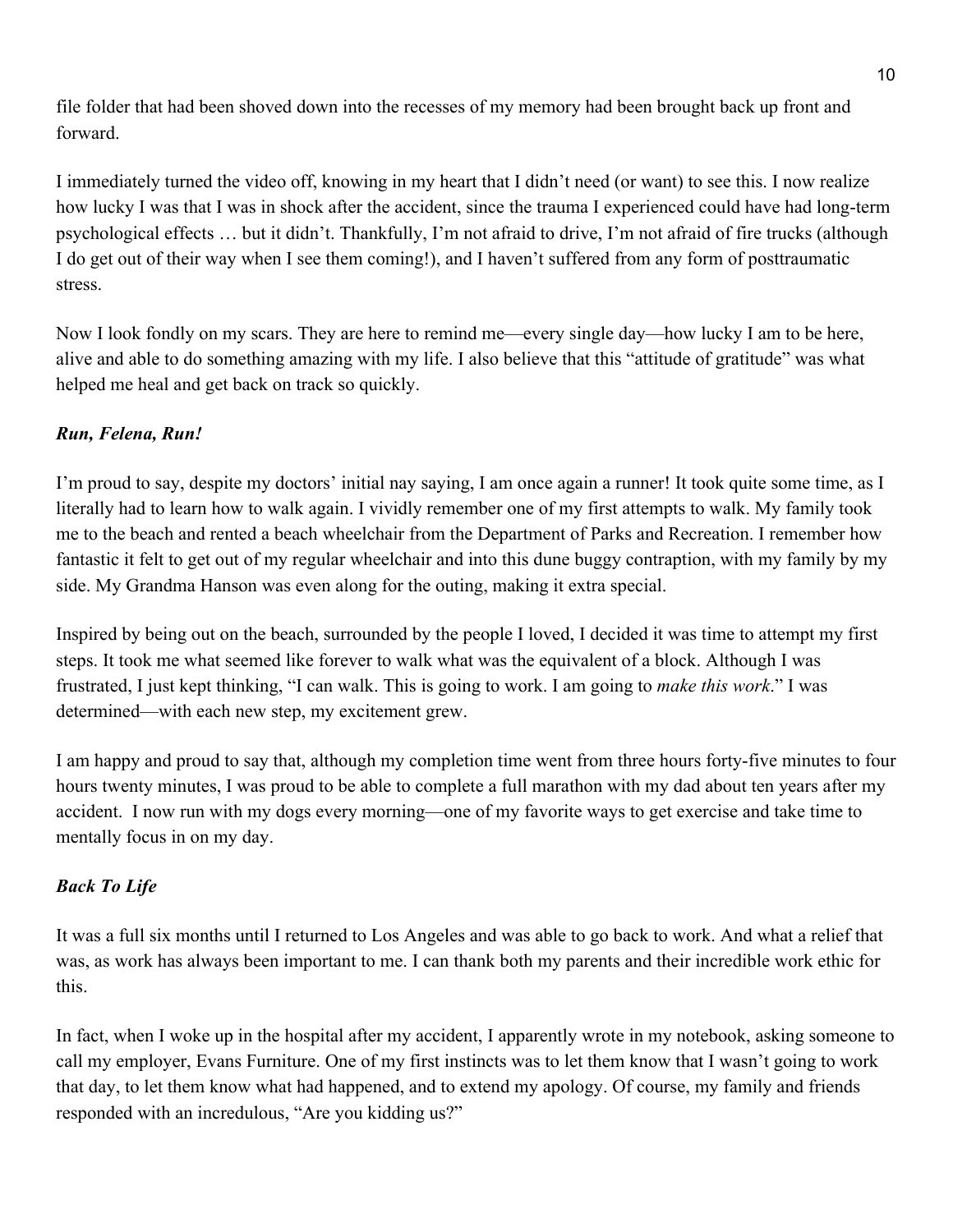Remarkably, six months after the accident, Evans Furniture once again gave me an inside sales job. What a company! I felt really blessed that they gave me an opportunity to come back. The position wasn't in the same location; however, it worked out really well. Within a short period of time, I was promoted to outside sales, which I enjoyed tremendously. That job was really my first taste of real collaboration and relationship building.

# *My Knight in Shining Armor?*

Meanwhile, a lot had been developing in my personal life as well. After three years together, I married my boyfriend, Brian, who had faithfully stayed by my side during my recovery process. It was remarkable for a man so young to have the wherewithal to stay with me through the events of the accident and my recovery. Brian visited me on a daily basis throughout the entire process. He even took the summer off from UCLA and moved home with me to Arroyo Grande in order to take me to all my physical therapy appointments.

And I can tell you, I wasn't pretty—I basically looked like a smashed blueberry for a while. I was missing teeth, I had a bolt of sorts coming out of my head, and I had scars and bruises covering the majority of my body. Again, I couldn't get over how absolutely incredible it was for a young man, only 20 years old, to stick with me through all of this.

Although Brian and I had talked about the possibility of getting married, my mind wasn't focused on it. I really just wanted to get my life back to normal. I was always the one amongst my friends who would say, "I'm never going to get married. I'm going to travel the world and live adventurously!" However, when he continued to mention the idea, I couldn't help but think, "How could I *not* marry this guy?"

So, when Brian eventually did propose to me during a weekend cruise to Mexico, I knew that I couldn't I say "no." Of course, it didn't hurt that his proposal was like a scene out of the movie Titanic—before the ship sank of course. We were at the bow of the boat—on New Year's Eve, no less—chatting and drinking champagne. When the clock struck midnight, Brian gave me a huge kiss, slipped a ring on my finger and asked, "Will you marry me?" I just started bawling and said, "Yes." I remember thinking to myself, "If he behaved this amazingly under the horrible circumstances, he's a keeper…*right*?"

#### Wrong.

At first, Brian and I had a very loving relationship. He even had a wonderful family that I loved dearly. However, none of that could overcome the fact that Brian grew into a struggling artist who ultimately turned to binge drinking and beyond.

Brian always described a void he had inside of him that he was trying to fill. Because of this, he ended up having issues with depression. He's a true artist and a very idealistic and very emotional—*very* different than me. I'm very black-and-white and levelheaded, and he was very emotional. Obviously, deep emotions makes for good art, but it can be seriously challenging in a marriage and quite frankly, I was too young to know this or figure it out at the time. Instead, I was a bit blinded by love and the Florence Nightingale effect.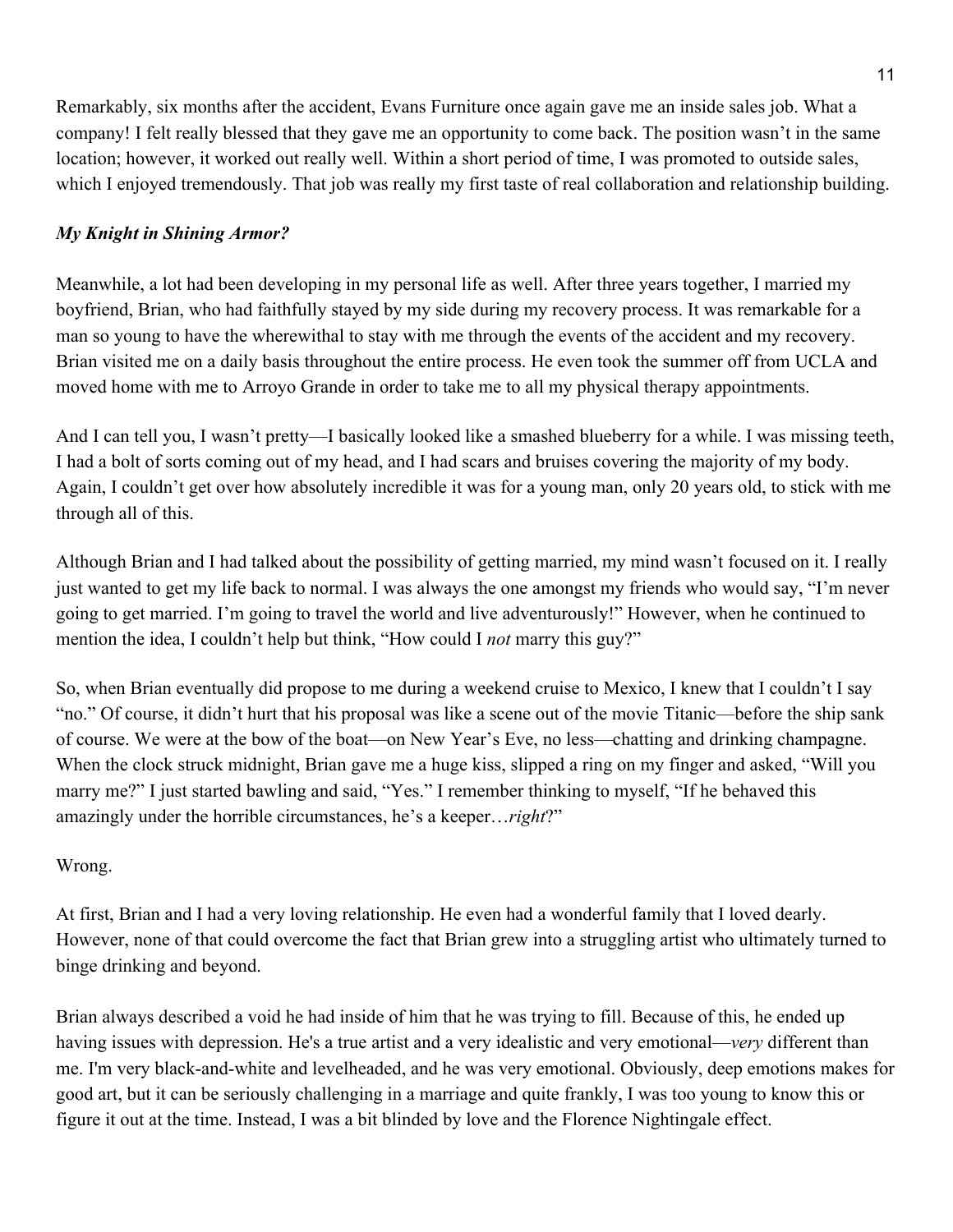#### *Not Meant To Be...*

At one point Brian and I talked about having children; however, I never quite felt ready. So, when I "accidentally" got pregnant, I couldn't ignore the nagging voice in the back of my mind: "Will this settle him [Brian] down? Will it get him to drink less and smoke less weed, and become a responsible adult?" Despite these thoughts, Brian and I became swept up in the excitement of it all. We were going to have a *baby*!

So we set up our first doctor's appointment, full of excitement and anticipation. The day of the appointment came. I can still remember how it felt, sitting in the examination room, listening to the doctor say, "I'm really sorry to have to tell you this, but there isn't a heartbeat."

#### What?

Brian and I were catapulted into an instant state of numbed shock. The doctor was able to show us the little shadowy image of our baby inside of me, but there wasn't a heartbeat. Within two days I went through the emotionally painful process of having it removed. Needless to say, that experience was like none other—I felt a lot of sadness for the physical and emotional loss, but also, ultimately, I felt (dare I say) a bit of relief. At this point, I was able to come to terms with how I honestly felt about the entire possibility of having a baby with Brian. I knew deep down in my being that he wasn't the man I wanted to have children with. Being completely honest, I wasn't even sure that I wanted to have children at all.

You see, I think there are other ways to obtain the type of fulfillment that comes along with birthing a child. Seeing my mother adopt four kids helped me see this. I personally feel that I am better suited to give my time and energy to many, instead of just one or two. I've found that teaching and mentoring young women fulfills this part of me.

With the miscarriage behind us, our marriage came to an unceremonious halt six years in. Brian continued to struggle with each failing business endeavor, accompanied by his *cheating* on me … not once, but *twice*. Supporting him in his struggle to gain a professional footing was one thing, but infidelity was where I drew the line. To add insult to injury, one of his cheating episodes involved a Mexican prostitute while on a drinking binge in Tijuana—I was irate! Although I agreed to try and work things out with him after he showed signs that he was a "changed man," his second romp in the hay with another woman was the literal "straw" that broke the marriage's back. I knew at that moment that I was done and our 10-year relationship was over.

This entire experience and the strength it took to bring it to a close was one of the defining moments of my personal reinvention. I began writing a book called *Thirty Reasons Not to Marry Before Thirty*. I was divorced at 30 while all of my girlfriends wisely put off marriage until after 30. They were the smart ones!

#### *Lucky Breaks And… Layoffs*

My personal life aside, there is also a very real—and at times raw—professional aspect to my reinvention. It's what I like to call my second "lucky" phase of life. It all started about two years out of school, when my first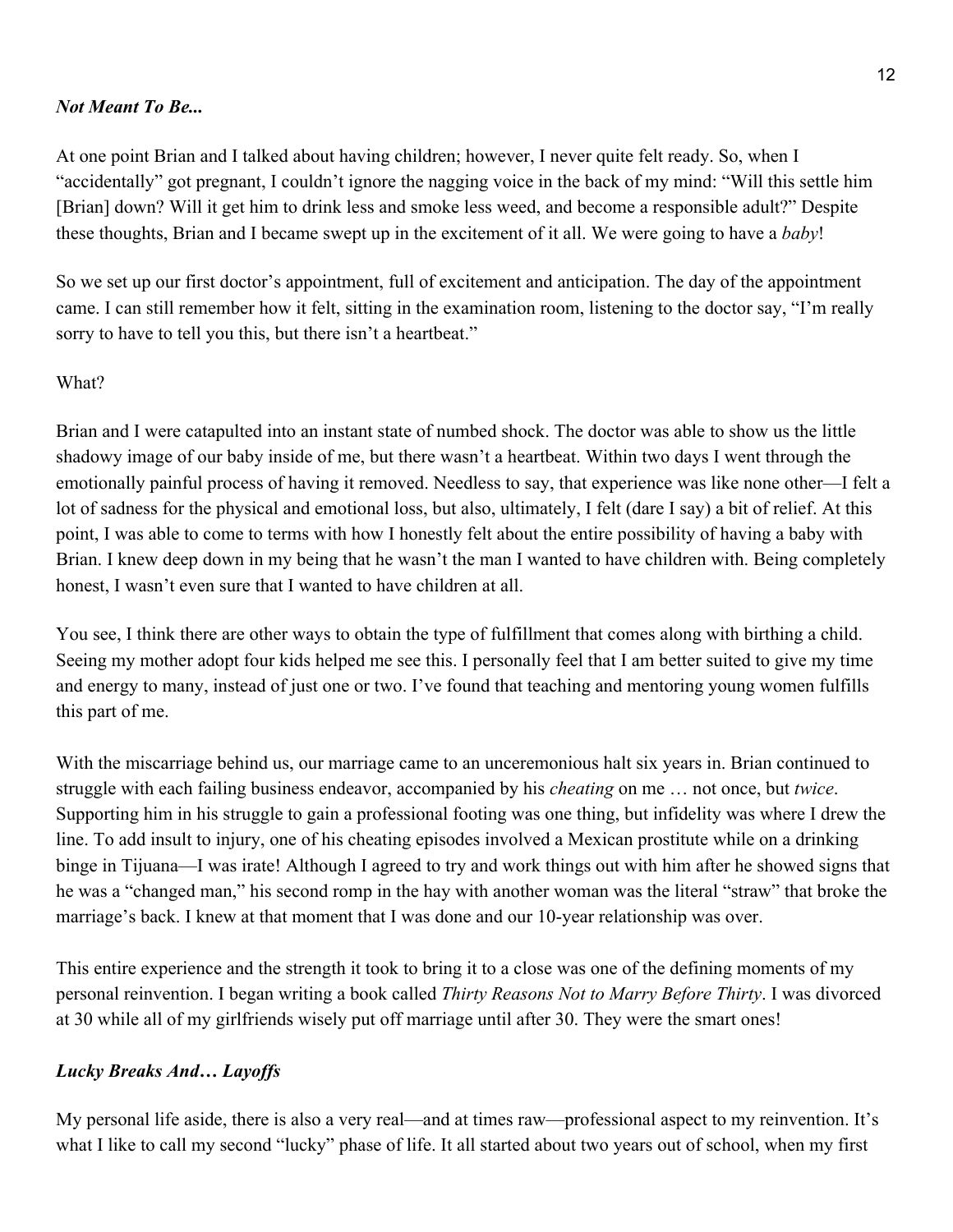outside sales job with Evans Furniture afforded me the opportunity to start networking. It was at one of these business-networking events that I came upon my first opportunity to move into marketing.

During the course of a few networking lunches, I came to know a woman who was leaving her job at a high-tech recruiting firm. This was during the late 90s, and her job with the firm involved various aspects of marketing coordination. It was a hot market at the time, so she was moving on to start her own business. As we sat down to lunch one day, she reached out to me and said, "As you know, I'm leaving the firm and I'd like to recommend you for the job." I was elated—this was my lucky break! I was finally going to step into marketing, which is what I had always wanted to do.

After interviewing and landing the job, I spent my time diving into the world of HTML and general marketing practices. It was a small firm with about ten recruiters, but I was learning a lot and it felt accomplished.

One day, only nine months into the position, my boss (the owner) called me into his office to tell me he had sold the company. When he told me I was being laid off, I immediately started tearing up. This was the first and only time I ever cried in an employer's office. This was my first break into marketing and here i was being cast aside. Furthermore, I had recently purchased a house was also financially supporting Brian's venture to launch a surfboard manufacturing and apparel company.

I soon realized that the sale of the company was the sole owner's meal ticket. He was done with the business and excited to sell. I, on the other hand, was devastated. I needed to find another J-O-B quickly!

#### *Breast Cancer Scare*

It was about this time that I'd recovered from what I thought would be my last surgery—a nerve transplant from the back of my leg to my left arm, to fill a quarter-millimeter gap in my radial nerve (which allows your wrist to flex up and down). The nerve had severed when my arm broke. I had to wait almost two years for the insurance company to approve the surgery. The claims department initially kicked it back as they said it was not "necessary."

With this very tricky procedure behind me I could focus on the task at hand—finding work. It was less than two weeks later that Brian noticed a lump in my left breast. It was astonishing that I hadn't felt it before, as it was well over the size of a golf ball. It's not like I had big boobs and it was hiding in the depths!

Of course your mind goes to the worst… could this be cancerous? After all of this, could I really have breast cancer? I was almost numb to the possibility.

I made yet another doctor appointment to have the mass biopsied. The three days I waited for the results seemed like an eternity. I couldn't sleep. I couldn't eat. I remember thinking, "How could God get me all this way and then let this happen?" Well, it didn't happen. The tumor was found to be benign and I quickly had it removed. With that behind me, I returned to the task of finding a J-O-B.

#### *First Taste of Collaboration*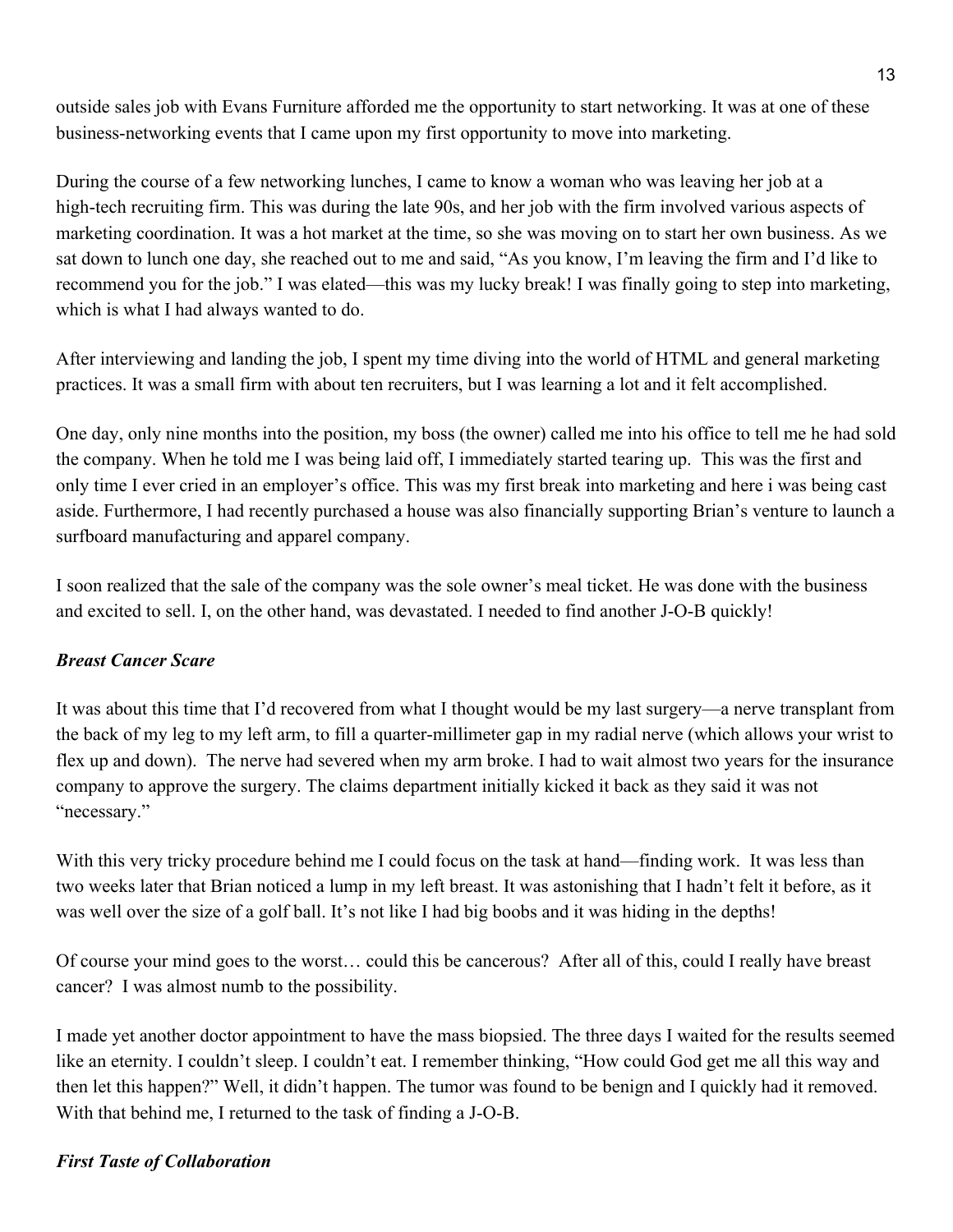After three months of searching I was able to land a good job at a full-service marketing agency. Part of the firm created marketing collateral like brochures, menus, and other printed materials. The other arm of the firm worked with promotional marketing items like pens, water bottles, and anything branded. They also started to move into web development work, creating company websites and online stores. We worked with clients such as DIRECTV Sports, Sun America, Fox News Channel, and Epson.

Although I started out as an Account Coordinator, I quickly moved up to an Account Director position, where I was making about \$80,000 a year. My position grew into a role where I helped manage collaboration projects between companies like DIRECTV Sports and large retail merchandisers.

Being in my mid-20s I thought I had died and gone to heaven! I was working with large, well-known companies, and I was earning more money than I ever imagined possible at my age. I even had my own assistant! I was truly at the height of feeling professionally "lucky."

In usual form, I decided that I didn't have enough to do, so I pursued my MBA. I went through two years of night school at California State University, Dominguez Hills, with the long-term vision of moving up the corporate ladder.

Right around this time, I also started seeing trouble brewing at the firm. It was owned and run by two cousins and a third partner, Roger, who made it his business to stop by my office daily and ask me when I was going to run away with him to Turks and Caicos. We were both married but that certainly didn't stop his advances. This ritual began to wear on me, but at the time I had no idea what to do. I was the only female at this level in the company and I felt my job would be at stake if I said anything.

The company lost a few key accounts and the cousins started having visible arguments about the business, making it clear that things were not going well for the company. Ultimately—you guessed it—they closed the business and I was *laid off* yet again!

Brian and I had been talking for a while about the possibility of moving back to San Diego, so I decided to focus on completing my MBA by finishing all of the 22 remaining credits in one semester. I also worked as a teaching assistant and took on other paid research work to make ends meet.

With diploma in hand we quickly sold our house and got the heck out of Los Angeles. It was fun in my early twenties but the traffic and the overall fast-pace was wearing on both of us. As was reminiscent to my prior job search in San Diego, my prospects were meager. It was 2001 and the economy was wounded. I started reaching out to my San Diego network, hoping my recent MBA would help me land a job that would take my career to the next level. I was certainly not expecting what came next…

#### *My Stint With The Mexican Mafia*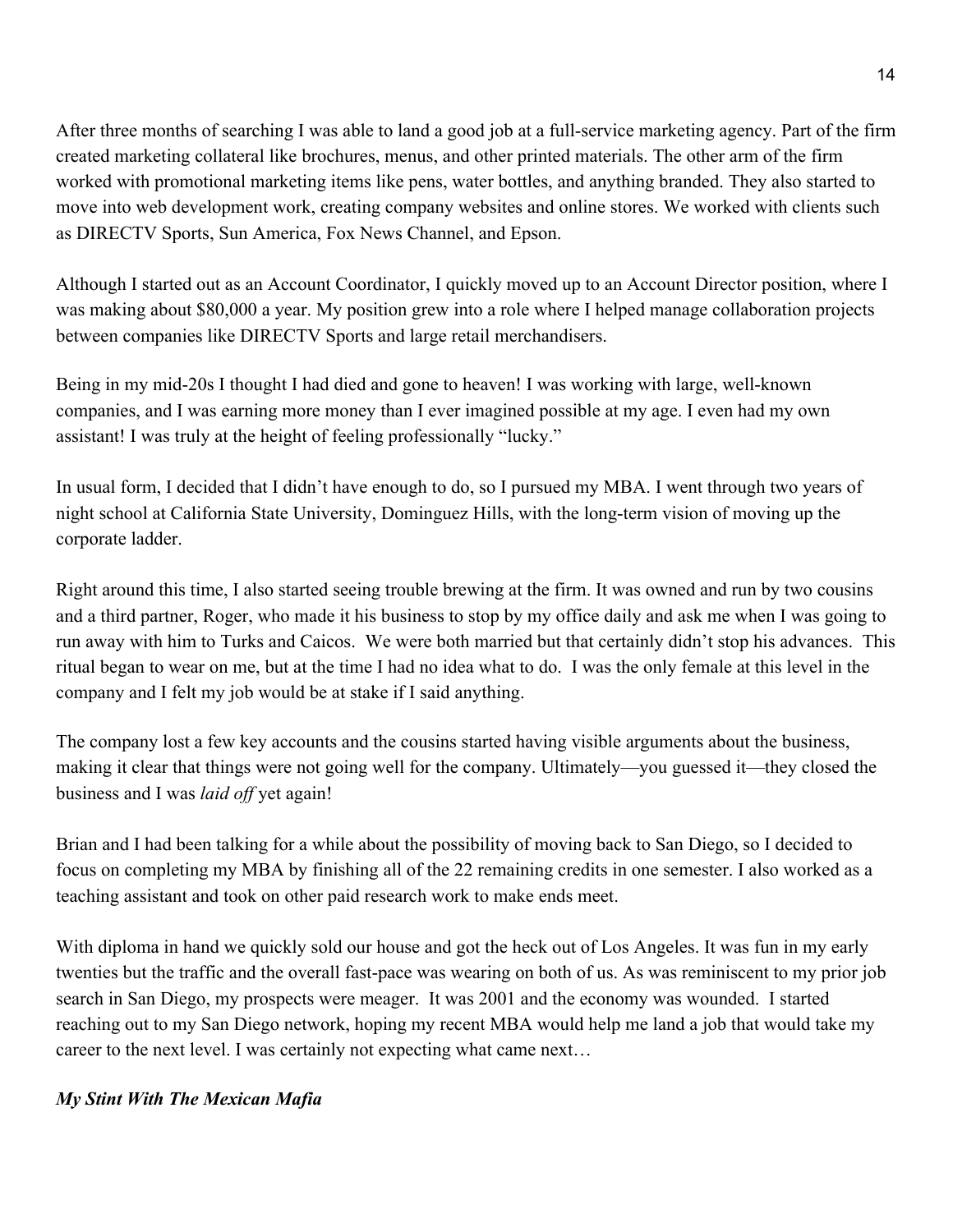While chatting with my dad over the phone one day, he said, "You know Todd, the pastor's son? Well, he's now also living in San Diego and I heard he's doing pretty well. You should connect with him."

It's funny how memories can come flooding back at the mere mention of a name. I vividly remember Todd from my childhood. He was about five years older than me. I can still picture him in all of his "goth" glory—he was one of the "cool kids" in my childhood book. I remember my inner dialogue even now as an adult: "Oh my gosh, I'm going to call Todd Pitcher… *wow*!"

As it turned out, Todd was working for an investment firm in the elegant Symphony Towers building, located in downtown San Diego. Walking into his offices on the 20<sup>th</sup> floor of the building, I was immediately enveloped by the richness of it all—corner offices were outfitted with mahogany furniture and 360-degree views of the San Diego Bay. It was truly breathtaking.

I spent some time getting up to speed on Todd's career and family life, when the founder of the company stopped by to introduce himself. After a few minutes of pleasantries and general introductory chit-chat he said, "So, you have some marketing experience… some of our clients are high-net-worth individuals who need marketing for their companies. My friend's cousin's kid is a graphic designer and I was thinking of bringing him onto the team. How would you like to spearhead our new marketing division?"

Had my "lucky" streak returned?

"… Oh, and by the way, we're going to pay you under the table." Okay, well, perhaps he didn't immediately put that part in that direct terminology, but you get the idea. Having grown up in a small business environment, I was not a complete stranger to people being paid under the table (shhh … don't tell the IRS.) I was still a little hesitant, but in the end, having been unemployed for a eight months won out.

I started off with a salary of \$40,000 a year. My earnings had literally been cut in half, but it's also important to remember that this was 2001, right after the dot-com crash, and things were going a little haywire in the market.

I really needed a job. And it was an interesting opportunity to spearhead a marketing division. I thought, "Why not? I'm going to give this a go." So I got my fancy corner office with a mahogany desk (cool!) and started working with the graphic design team to put together programs and other collateral.

Then September 11<sup>th</sup> happened. I vividly remember the call from my neighbor, as I was getting ready to head out the front door, telling me to turn on the television. I sat there watching the events of the morning in utter disbelief. It was for me, as it was for many others, an important reminder of how lucky we are to be alive.

#### **Longing To Give Back**

When we finally did return to work two days later, everyone came back with a renewed sense of humanity, wanting to pitch in and help the affected families in some way. As a result, the CEO asked the newly formed "marketing division" to put together an event, which we ended up naming the "Proud to Be an American Expo."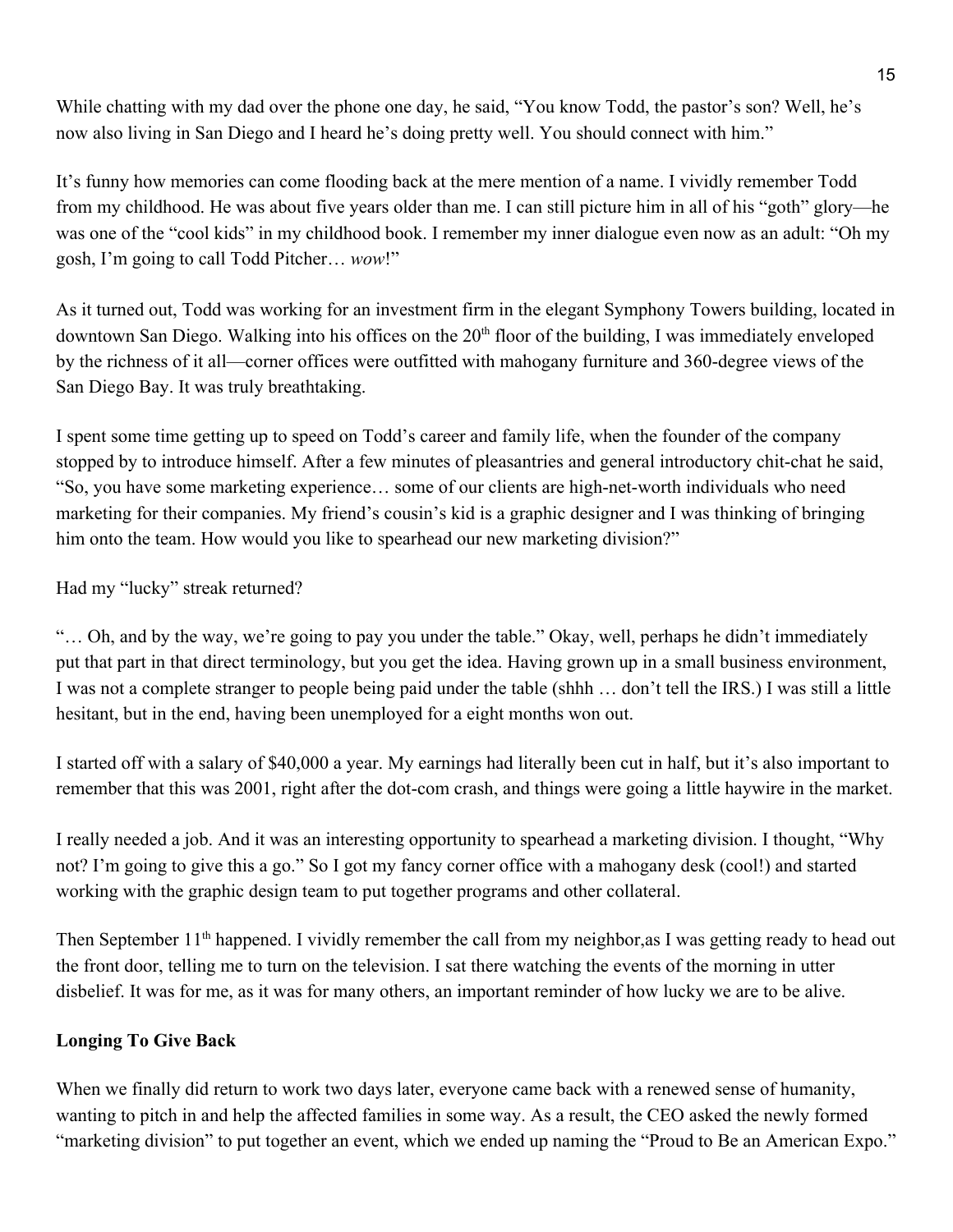The goal was to quickly raise money for the families and victims of this tragedy. However, underlying all of this was a sense of "hey, there's a way to profit from this" from the executive team. This gave me an uneasy feeling, but I tried not to pay too much attention to it. This was my chance to make a difference!

The entire team (or so I thought) and I put our best efforts forward to plan and produce a successful event. At first it appeared everything was moving along exceptionally well. One of our team members (Art), who was responsible for obtaining sponsorships, announced 12 weeks before the event that he had secured a large, well-known corporate donor, Gateway Computers, who pledged \$50,000. With that one "big-name" backer and a handful of other small sponsors, we had what we needed to plan and hold a successful event. At this juncture we began engaging vendors, hiring musicians, and even secured a local skateboard company to set up a half-pipe. This event was really going to be something!

A few days before the actual event, it came to light that the large corporate sponsor we were banking on was not giving us the \$50,000. When Art was pressed for details and for the money, he kept stalling, saying the sponsorship was going through the proper "channels". Whatever his motive for lying, it became evident that the sponsor never intended to provide any large-scale backing whatsoever.

Having never received the money, we were forced to go ahead with the event with only small sums of money backing us to cover all of the hard costs. We were definitely operating at a loss at this point. Even with this, we pressed on and delivered the event, and the participants were none the wiser. This was, however, the beginning of the end.

We all knew the ship was going down. Besides this latest debacle, we had already started to see less frequent paychecks and could sense there were some other unsavory things going on in the business. The day after the event was over, the two graphic designers and I promptly cut our losses and quit.

Soon after leaving the company, I learned that the owner was somehow tied to members of the Mexican Mafia, managing the investments of some of the individuals high up in the organization in Mexico City. I don't know the exact details, but the rumors were he was embezzling money from them. This, along with who knows what other shady dealings, ultimately landed him in jail for a very long time. So this was what I like to call "my six-month stint working for the Mexican Mafia!"

# *Getting A Real Job*

After that experience (as you can imagine), I put all of my focus on looking for and securing a credible, legitimate job. I initially landed an inside marketing position with a biotech firm. However, I kept looking, since the position wasn't a great long-term fit for me.

Soon thereafter, I came across a Director of Marketing position for a company called Infogate. It was a long shot, but luckily they were looking for a couple of things that I could offer: 1) client interfacing marketing experience, and 2) an MBA. I interviewed with Cliff Boro, the CEO and a well-known entrepreneur in San Diego, and got the job. What a relief. I guess that MBA was finally paying off!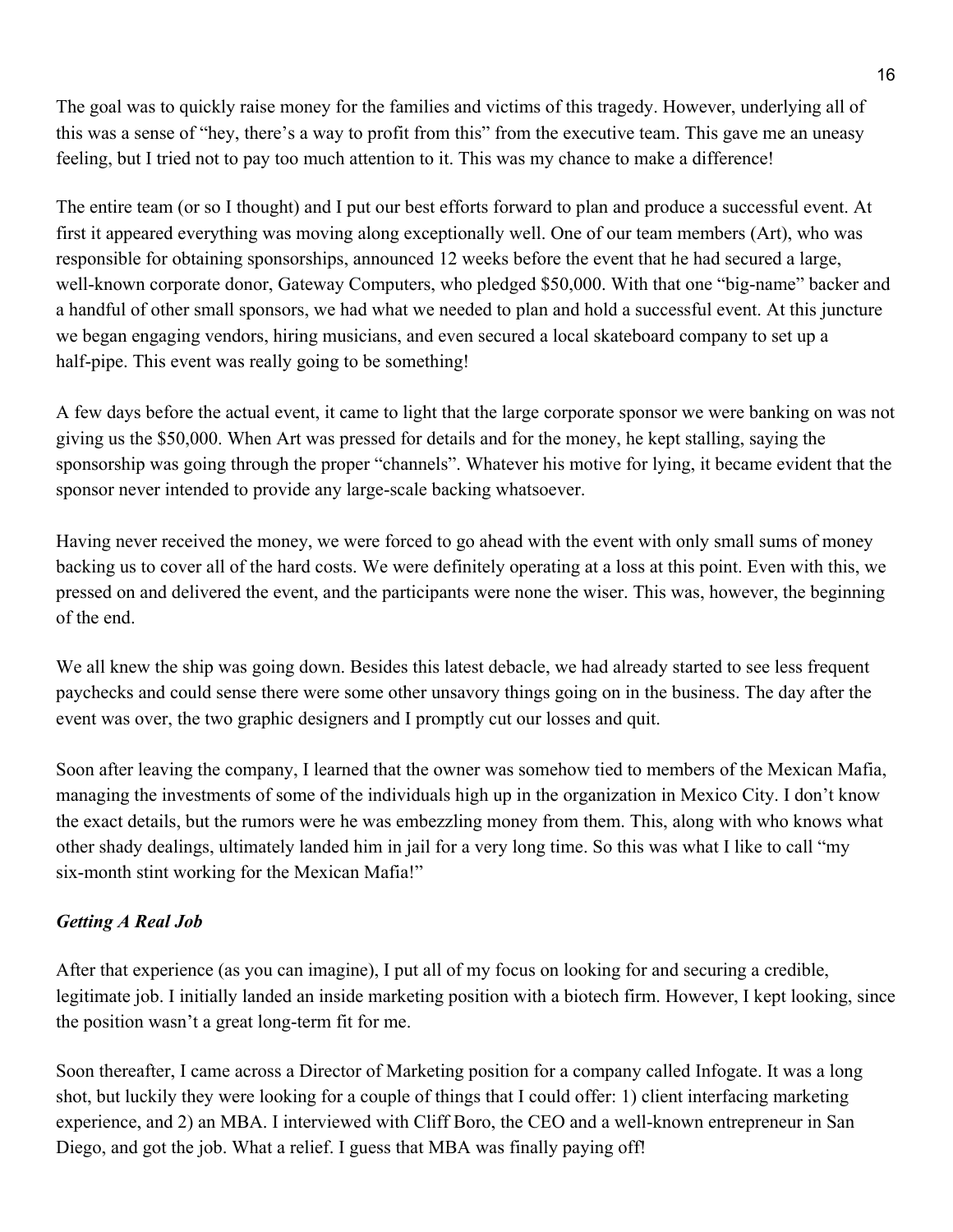I was excited at the opportunity to work at Infogate, as they were a company ahead of their time. When I joined the startup, they were in the process of transitioning from a free, ad-supported model for their technical resources to a paid subscription model. The system worked similarly to modern-day Google Alerts. When specific keywords were entered into the system, it would pull from the 2,000 or so news sources to generate and deliver a comprehensive stream of the latest industry-specific information to one's desktop, via a TV-style ticker. This provided our clients with an extremely effective way to follow their competition, along with staying up to date on breaking news in their industry. This allowed our partners, like CNN, the LA Times, and USA Today to better monetize their web traffic.

The good news was that Infogate was backed by a good amount of venture capital. However, the bad news was the company's burn rate (the rate at which they were spending that capital) was extremely high—this "show" wasn't going to go on much longer. They either needed to raise more money—above the \$30 million they had already raised—or sell. Unfortunately, I wasn't surprised when I did, in fact, start to hear the murmurs throughout the office. I worked there just under two years when America Online (AOL) bought the company, officially and squarely landing me in *layoff number three* by age 30! (Of course not counting the mafia incident.)

#### *The Pinnacle Of Reinvention*

At this point, I reached the peak of my reinvention—it was time to control my own destiny from start to finish. I had a couple options at this point. I could find another J-O-B (which to me seemed like a death sentence), or I could create my own business. Going back to work for another company where I had no control over how they chose to do business, how or to whom they sold their products, how they raised money, or what direction they chose to take their business in was no longer an option. From this point, moving forward, I was going to be in the driver's seat!

After having been the breadwinner for my married life, I felt it was my turn to follow in my father's footsteps. Plus, San Diego is small businesses town. I felt my chance of success was just as high (if not higher) creating my own J-O-B than it would be going to work for another company that could be bought, sold, or downsized. Now I would be creating my own world, my own environment, my own experience.

There were many points throughout this endeavor when I felt like I was in over my head, but my experience and recent education gave me the confidence to take the "fake it 'til you make it" attitude—an attitude I have routinely applied throughout my career. My mantra is, "Say *yes* and Google it!"

#### *A Lucky Life…*

Throughout my 20s I went about life, making my way along the classic corporate path, always thinking that I would somehow get that little nudge or acquire that little bit of additional education that would lead to getting paid more and "success." Unfortunately, I didn't learn these skills in school or at home, nor did I have any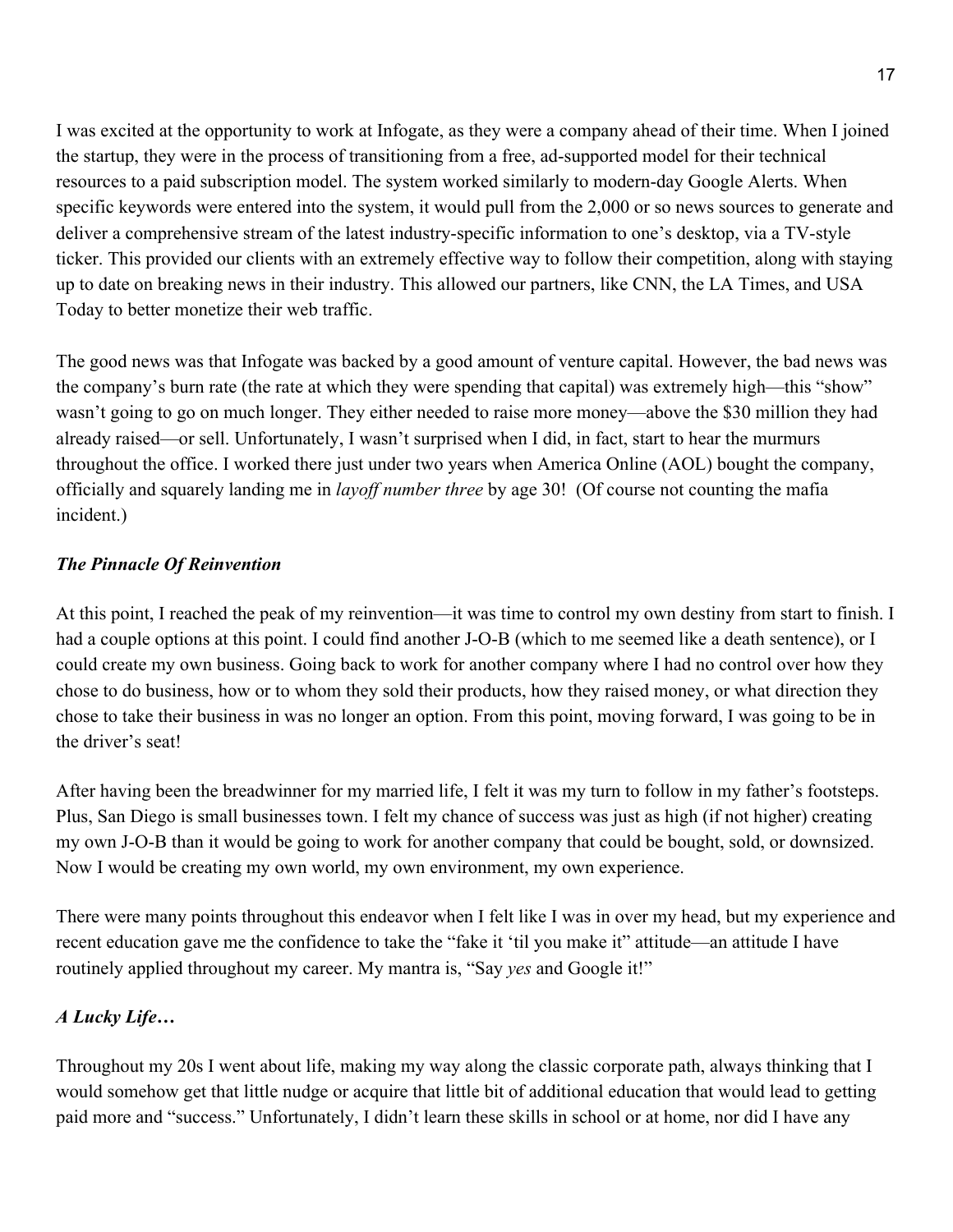effective role models along the way to help me navigate corporate culture. As a result, I never learned how to negotiate or how to fight to get ahead.

Although I never worked for a monolithic *corporation*, I've certainly experienced my fair share of *corporate culture* and have been privy to the "herd" or "sheep" mentality that runs rampant. I can still vividly recall what it felt like to experience the injustice of people being treated unfairly and, more specifically, seeing women not getting raises or promotions as readily as men.

One of those vivid memories involved a male Account Manager who was a counterpart of mine at the marketing agency where I worked. One day he walked into the co-founder's office and stated, straight out, "I want your job." As I found out through a conversation with him later, the co-founder wasn't at all taken aback. In fact, he had responded with a supportive, "I respect that!" To top that off, he was given a raise because he had the moxie to step up and ask how he could continue to climb the ladder. This *never* would have occurred to me!

Experiences like this, along with many others, continually made me feel like I was just part of the herd mentality, caught up in the wheelhouse of "getting ahead". We learn young to follow the rules, do what we're told (so to speak), and constantly work towards receiving a stellar review so that we can get that "3 percent raise." Why else do we work but to earn money, *right*? What about *passion*?

I don't know about you, but passion wasn't acknowledged or talked about while I was working in the corporate world, and frankly, it's not really practical for many people. Who has the luxury to focus on passion when we all have obligations? Personally, I had spent most of my professional life, up until then, supporting my husband and all of his ventures. There wasn't time for me to really dive in and figure out what I was passionate about. I didn't hate what I was doing, but I certainly wasn't passionate about it.

That's why, to this day, I say I feel lucky—and I truly mean I feel lucky—that I was literally shoved off the J-O-B cliff and given no other choice but to take control of my own professional destiny. In fact, I don't feel that people who continually work to climb the proverbial "ladder of success" are as lucky!

Yes, that's what I said—people who are climbing the ladder to success aren't as *lucky*, and here's why.

Buying into the concept that success is defined by advancing in a company, getting a new car and a bigger house, taking a vacation, and buying more "stuff" is, in my humble opinion, a trap that is easy to fall into. Our "more is better" culture is extremely pervasive in corporate America.

What I'm advocating is to think differently. Don't place such a high value on *stuff*. Instead, learn to live with less. Being an entrepreneur is the most liberating, amazing experience. Lucky for me, I didn't grow with much, so simplifying was not as difficult for me as it may be for others. Why don't you give it a try?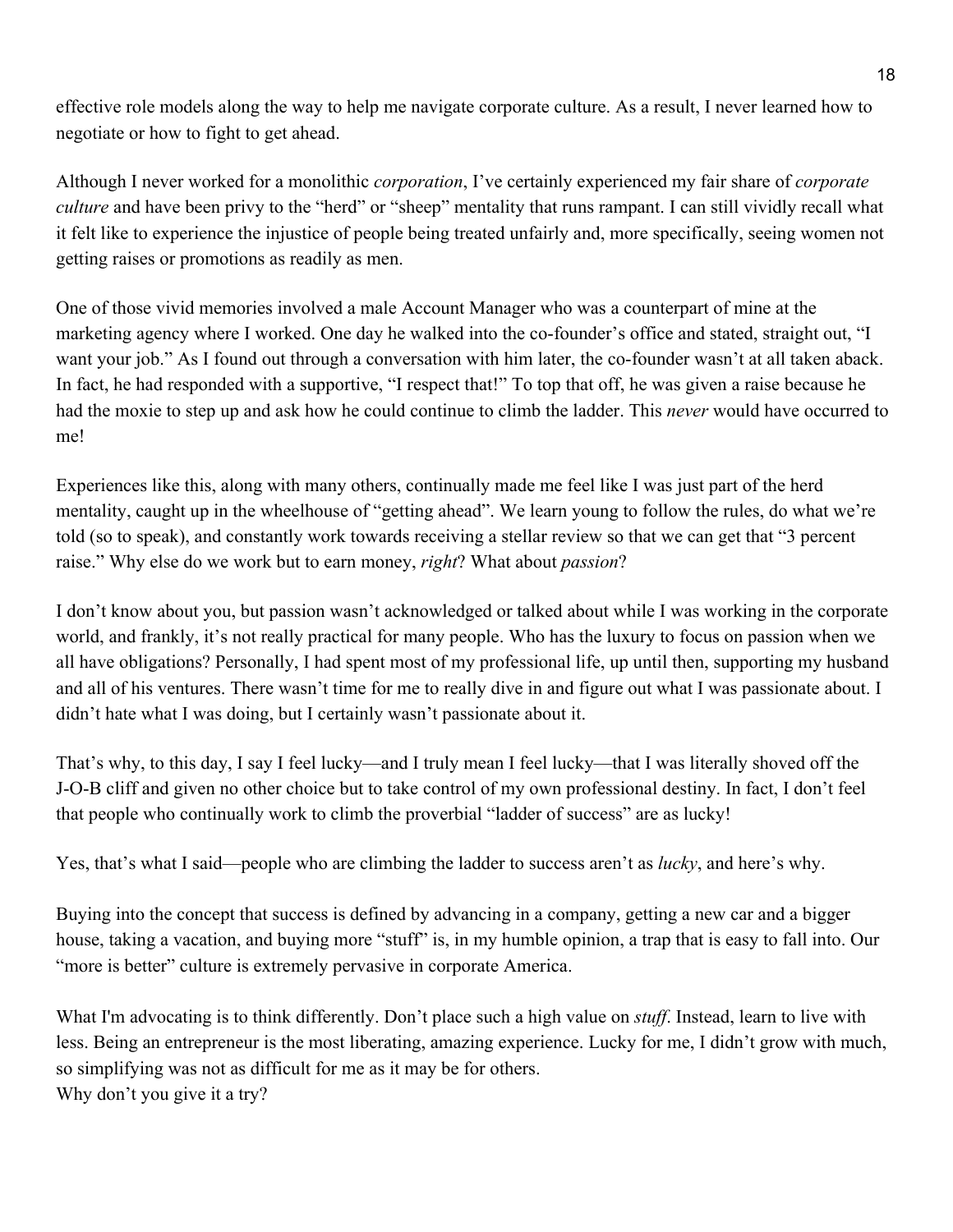Take a moment to step back from your life and visually rise above it, floating over all of the "stuff" that collectively makes up your day-to-day existence. Now, try to look at it from a different perspective: one that asks, "Do I truly need all of this? What's really going to make me happy?"

The truth, as countless studies have suggested, is that happiness doesn't come from buying new things or making more money. In fact, a well-known study conducted by Dr. Ryan T. Howell, an associate professor of psychology at San Francisco State University (Howell & Howell 2008), revealed that after a person's basic needs are met (i.e., food, shelter, etc.), the relationship between income and happiness is negligible. So, you may find, as I did, that the things that truly bring you happiness have nothing to do with money.

It's true, going after your passion may result in your having to cut down on your consumption of "stuff", and you may have to live with less and change your life in other ways, but that's probably a good thing. And if you have children this is a unique opportunity to teach them these lessons from an early age.

More importantly, stepping off that treadmill and shifting your perspective towards being in control of your life choices, as I did, will put you well on your way towards controlling your own destiny. I can't blame anyone else for anything that's happened in my life—not my divorce, not my layoffs, not my car accident—nothing. I don't hold anyone but myself accountable for choices I've made or will make moving forward. This alone is incredibly empowering and liberating.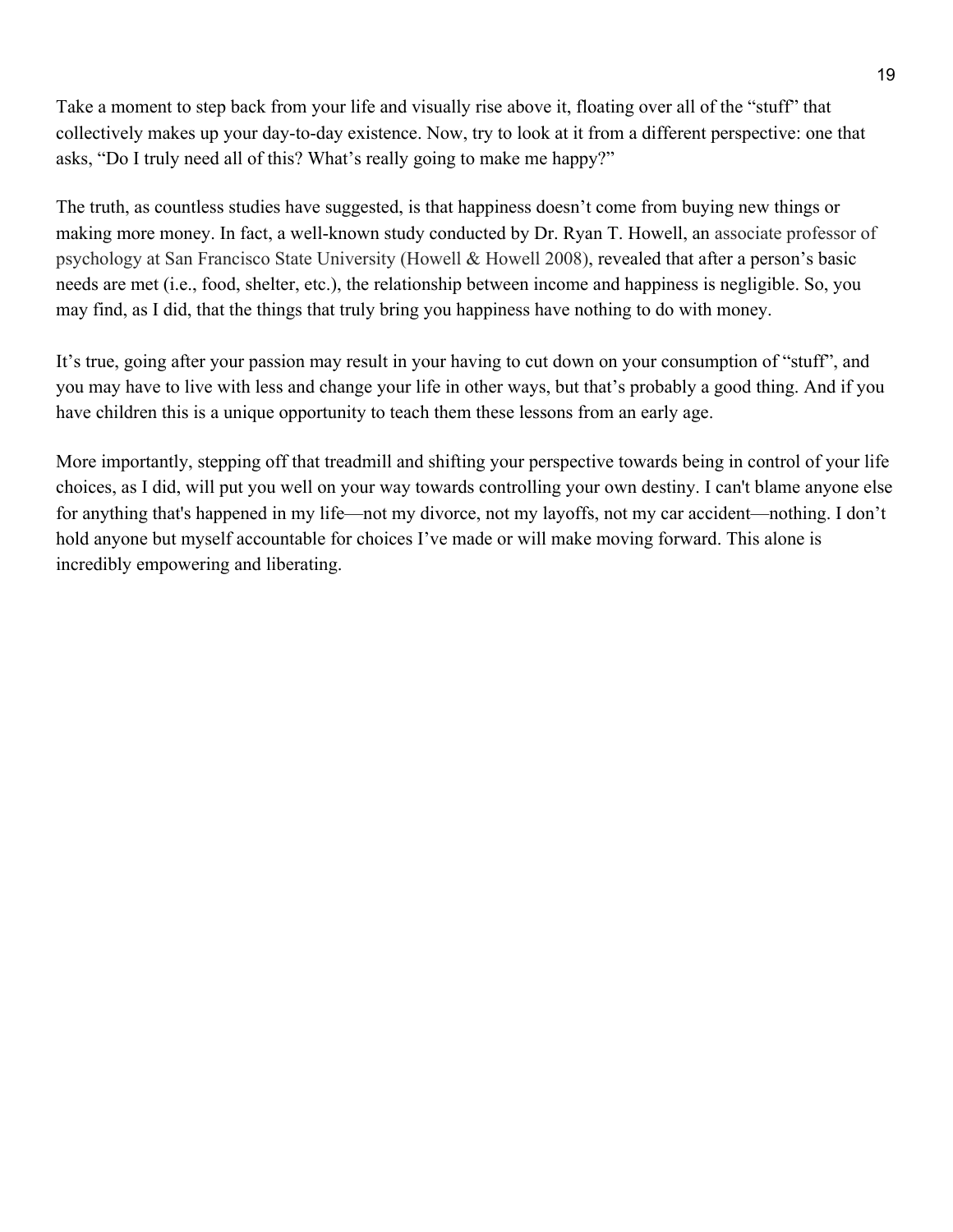# **Chapter 3 - Liberation**

Having experienced a hefty dose of bad leadership first-hand, I decided it was time to learn the "right" leadership style. With that, I launched myself into exploring several leadership program offered in the San Diego community. Through my research I came to rest on a particular approach that really resonated with me: servant leadership.

Although servant leadership can be found in many religious texts, the philosophy itself transcends any particular religious tradition. In fact, it's such an ancient philosophy that it is said to have existed long before the teachings of the Bible. For example, there are passages that relate to servant leadership in the *Tao Te Ching*, a classic Chinese text attributed to philosopher and poet Lao Tzu, who is believed to have lived in China sometime between 570 BCE and 490 BCE.

It was Robert K. Greenleaf who founded the modern servant leadership movement. In his essay, "The Servant Leader", first published in 1970, he says:

"It begins with the natural feeling that one wants to serve first. Then conscious choice brings one to aspire to lead. That person is sharply different from one who is leader first, perhaps because of the need to assuage an unusual power drive or to acquire material possessions … The leader-first and the servant-first are two extreme types. Between them there are shadings and blends that are part of the infinite variety of human nature."

He goes on to explain:

"The difference manifests itself in the care taken by the servant-first to make sure that other people's highest priority needs are being served. The best test, and difficult to administer, is: Do those served grow as persons? Do they, while being served, become healthier, wiser, freer, more autonomous, more likely themselves to become servants? And what is the effect on the least privileged in society? Will they benefit or at least not be further deprived?"

Healthier, wiser, freer … this definitely resonated with me!

I immediately enrolled in a nine-month training program on servant leadership, hoping to define my leadership style as well as meet new people. I did indeed achieve both! This new perspective on leadership and working with people through a lens of "service" helped me tap back into my true spirit. I gained confidence, knowing I had the power to truly help others.

# *Using My Perspective*

It was with this resolve and focus that I started my marketing-strategy consulting firm. I named my business "Perspective Marketing", as I felt I could help small businesses see issues from an objective angle. Over an eight-year period, my niche emerged: helping small, service-based companies grow through relationship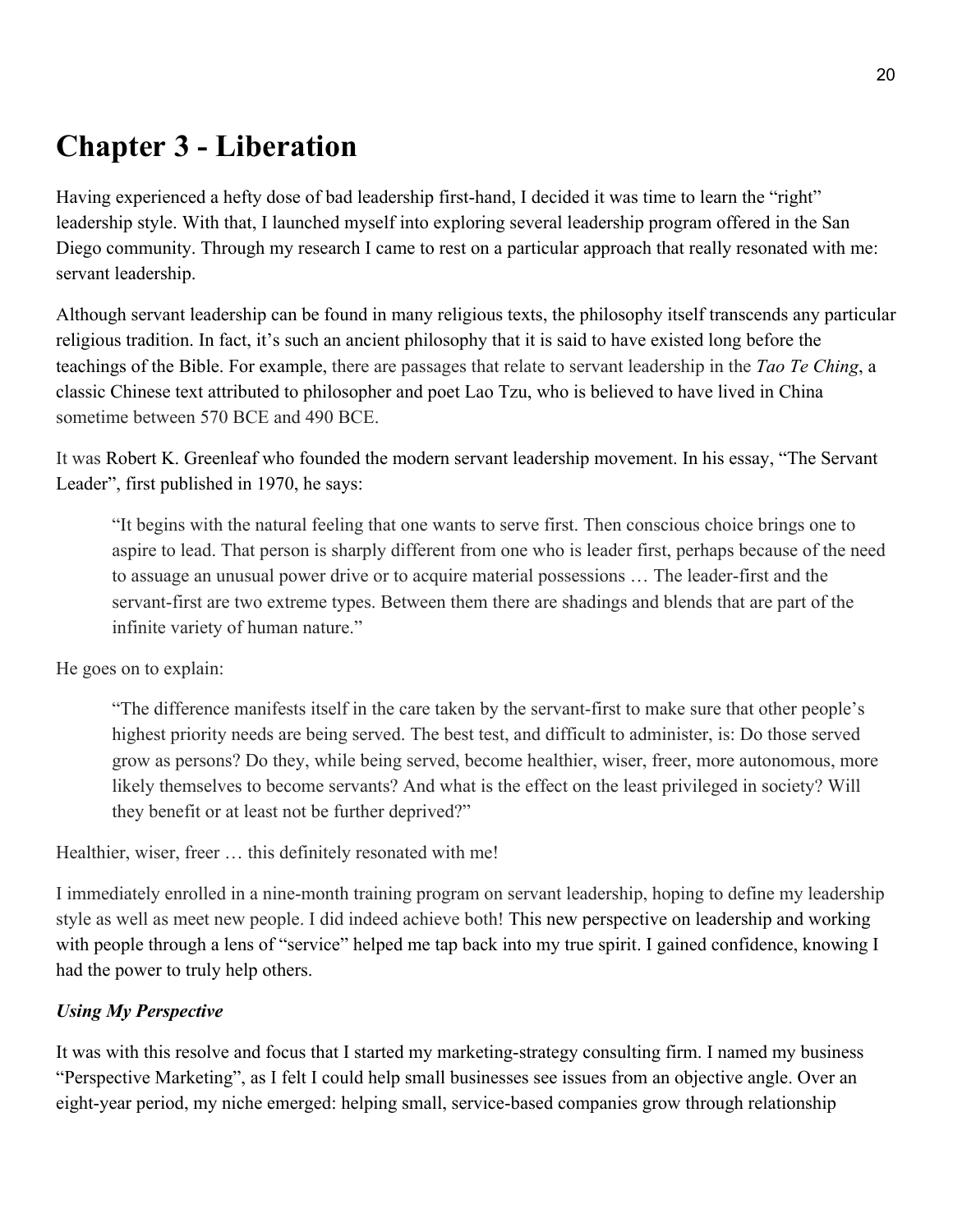marketing. Of course, I took a large pay cut. It took me several years to get too close to the salary I was earning in my last J-O-B, but it was worth it. I had freedom and was in control of my destiny.

For additional financial stability, I also decided to see if I could pick up a part-time teaching job. Through a series of connections back in my MBA program, Cal State University, Dominguez Hills offered me an adjunct teaching position in marketing for one of their online programs. Soon thereafter, I was fortunate enough to meet the Director of Education for the Fashion Institute of Design and Merchandising (FIDM) at an event. After sharing a bit about my experience in Brian's surf apparel business, she asked if I would ever consider teaching. After a bit of contemplation I agreed! I taught a couple of Marketing and Entrepreneurship classes each quarter. The eight years I spent at FIDM provided the stability I needed to generate extra income and provided an extra boost while I launched my business. I especially enjoyed teaching young women at FIDM. It was as if all of the actions and steps I had taken up to that point were finally coming together and making sense.

# *Growing My Network*

I quickly realized that "networking" - going to industry events and meeting potential clients and collaborators was an important part of building a business. In 2006 I met a talented attorney from Texas, Linda Lattimore, just as she was in the early stages of launching a professional organization, Women's Global Network (WGN). WGN's mission was to build local business connections, while helping women in developing nations launch small businesses through micro-loans.

I liked Linda immediately. She had such a warm, welcoming way about her. I consider her one of my true mentors along my entrepreneurial path. (I will go into more detail on this in the next section of the book.)

A little over two years after launching WGN, Linda transitioned back to Texas for work. She asked me to take over the San Diego chapter, and although I was a little nervous about my ability to lead such a wonderful, accomplished group of women, I accepted the nomination! Over the next two years, running WGN gave me not only great servant leadership experience but also good visibility. It catapulted me into many new opportunities and build my confidence greatly.

My next adventure on this collaborative path arose out of my love for fashion. My affiliation with the Fashion Institute led me to launch a fashion networking organization and several non-profit projects, including a venture with the San Diego Visual Arts Network called "Art Meets Fashion." This was a unique collaboration project, pairing visual artists and fashion designers throughout San Diego. In addition to the artist and designer duo, each team also included a documenter (photographer or videographer) and educator. The goal was to document the creative process between artist and designer. The educator would then take the learnings back into San Diego high schools in order to inspire teens to explore a career in the arts. The work was showcased at the San Diego International Airport from was also displayed at various galleries and boutiques. This successful and inspiring venture bolstered my drive to collaborate!

#### *Incubating New Business Ideas*

After leading WGN for two years, I had the opportunity to step into a temporary leadership position with Ladies Who Launch (LWL). I took over management of the local chapter in August 2009. This provided me with the opportunity to work with a new group of entrepreneurial women and with a national organization that had fairly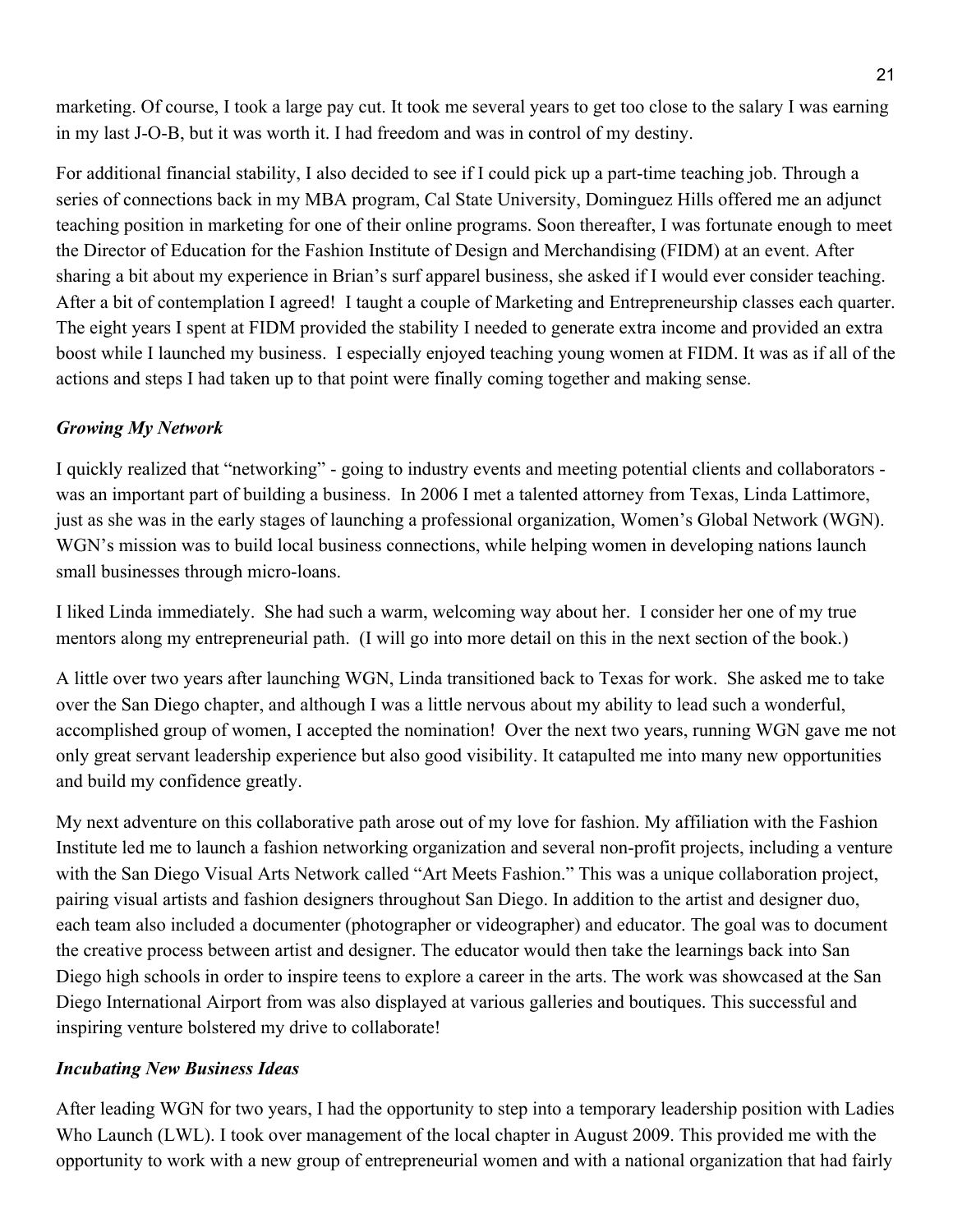good brand recognition. I thoroughly enjoyed leading LWL's Incubator Intensive Workshops, which were equal parts inspiration, education, and accountability for six to eight female entrepreneurs. Over the course of the two years I had the pleasure of working with over 200 women in the launch of their business.

Taking this concept of collaboration to the next level, I decided to join forces with a local business woman, Michelle Bergquist, founder of Connected Women of Influence, to launch the "Business Women's Mega Mixer" in 2010. As a showcase of professional women's organizations, the Mega Mixer provided businesswomen throughout San Diego County with an opportunity to gain a broader professional perspective by cross-pollinating with hundreds of other like-minded women. What a success it was—the first event drew more than 25 organizations and 500 women, and raised thousands of dollars for the Women's History Museum.

It was at this point that I truly realized that I had reached my peak potential as a freelancing "jack of all trades". Although everything was going well, it was going in way too many directions. I finally realized that I was pretty burned out and needed to create a business that was bigger than myself—something I could scale!

"Everyone that starts a business is a technician that suffers from and Entrepreneurship seizure. Small businesses do not work the way intended because the technician only works in the business and cannot also have the foresight to work on the business at the same time." *Michael Gerber, the E-Myth.*

#### *Hera Hub is Born!*

Hera Hub really grew out of need. It was a need that I identified within myself and, as I was coming to realize, was a common plight for many entrepreneurial women. I had spent the last eight years working from home and, while it was convenient and cost-effective as a small, service-based business, it definitely had its downfalls. I was finding it too distracting and isolating to continue working from home. The laundry and dishes would nag at me, the dogs would whine to be taken on a run, and the doorbell would intermittently ring with a new delivery or someone trying to sell me something. *Anything* had the power to take my attention away from what I *needed* to be doing!

Privacy and the desire to appear professional were also major concerns. This daytime challenge was coupled with the struggle to find evening event space for my networking groups. Hotels and private rooms were always too expensive, and community centers and libraries were closing left and right. Then, one night in 2010, I was turned on to the concept of coworking while hosting a networking event at San Diego's first coworking space, the Hive Haus. The idea was hatched!

Over the next six months, I dove into market research and visited coworking spaces in New York, Los Angeles, and San Francisco, in order to get a sense of what was out there. One thing became crystal clear... there was a gap in the market. Most of the spaces I visited were either messy and loud (sort of looked like fraternity houses) or cold and quiet. Neither of these environments spoke to my market or me. There was only one other female-focused workspace out there, and it was all the way in New York City.

#### *Old White Men*

When I first launched into securing the physical space for Hera Hub, little did I know that I was lining up for one of my biggest challenges—the commercial real estate process! Negotiating a lease was much more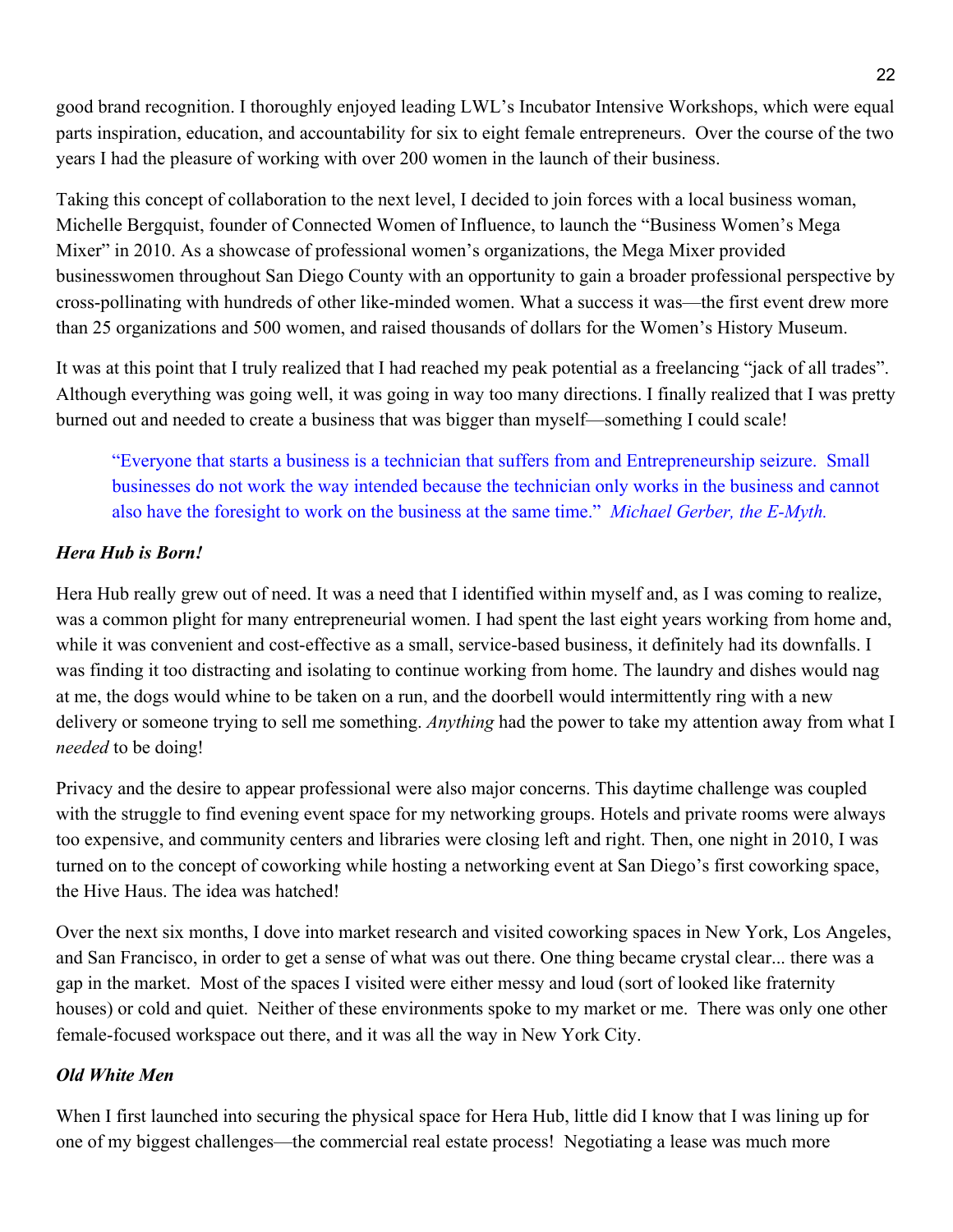complex and challenging than I had ever imagined. I had two strikes against me - new business and new concept. No one was willing to take a risk. To top off the experience, I was "patted on the head" by older men in this very traditional industry more times than I care to recall. I could almost see them thinking, "oh isn't' that cute... these little ladies want their own space."

I spent three months negotiating my first deal directly with a building owner who was interested in the coworking model. I figured that I could get by without a broker and just use a real estate attorney. That blew up in the 11<sup>th</sup> hour when he decided to launch his own coworking space—after I'd shared my extensive business plan and all my financials. Then history repeated itself (although this time I was armed with a broker) when negotiating my second deal. We made it to the point where I was in the process of obtaining a cashier's check for the deposit and first month's rent, only to have the building owner tell me that he had found a better fit for the space. Six months wasted!

I was devastated. I remember thinking, "Maybe it isn't meant to be, after all!"

As fate would have it, my third lease negotiation also got off to a rocky start. After submitting my proposal, I found out the building was in escrow. My heart sank. I couldn't keep this up much longer as I was already heavily marketing the concept to my community. Every day people were asking, "When are you opening?"

After waiting four weeks for the new owner to respond, we finally had a chance to meet. Much to my delight, they knew about the coworking model and had visited the Hive Haus. Finally, someone who "gets it!"

Just after beginning the negotiation process on an open ground-floor space (approximately 3,700 square feet) they received a another bid from an existing tenant in an adjacent suite. All I can remember is thinking, "Seriously? I'm doomed!"

To my relief, the building owners came back with a suggestion to look at a suite in the sister building. The space was more than 8,000 square feet, which they agreed could be split. With a little vision, I sectioned off close to 5,000 square feet and put in a new proposal. It was a big risk, as it was quite a bit larger than the prior spaces. We pressed on with the back-forth process.

# *Ready, Fire, Aim*

Because of what had happened in the prior two deals I kept looking for other space while we continued to negotiate. I learned first-hand that nothing is final until I had the keys in-hand.

I had recently read a book by Michael Masterson (*Ready, Fire, Aim: Zero to \$100 Million in No Time Flat*), which gave me the drive to try a different tactic. In early April 2011, I met Amy Mewborn, the recent franchisee for Xtend Barre (a popular form of ballet-meets-Pilates.) She overheard me lamenting about the commercial real estate industry at a WGN networking event. She mentioned her newly launched location, which was not far from where I was looking to land, and invited me to take a look at her second studio, which she wasn't yet utilizing.

I showed up at 9am the next morning to tour the 700-square-foot space, which happened to boast dark brown hardwood floors and aqua-colored walls—pretty much Hera Hub colors. I wrote her a check on the spot for a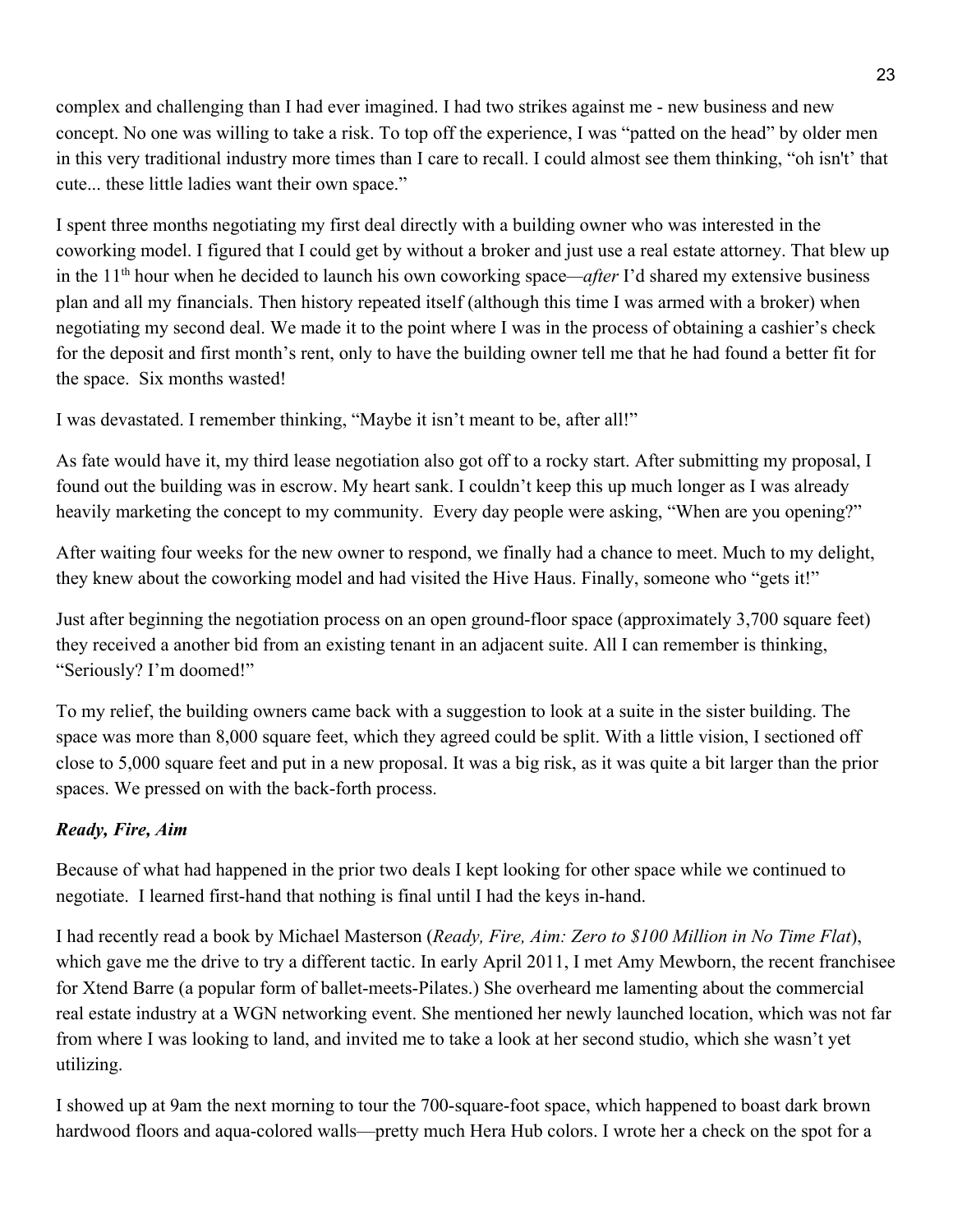temporary lease. Within one week we had the IKEA furniture and ambiance in place. We even set up a makeshift meeting room in a storage space. We made it work!

Let me take a moment to explain what I mean by ambiance. I'm a Libra so my surroundings are important to me. I like balance and order. It's important that a space "feel" just right. Even my home office was carefully set up with accessories that made it not only feel warm and welcoming but also productive. This was inclusive of running water, scented candles, ample natural light, and ambient music. I had the instinct for placement of these things well before I knew what Feng Shui was. When I set up the temporary location I applied the same principles. If I was going to convince someone to come work in a fitness studio it had better "feel" right!

A few weeks after opening a visitor and commented, "It feels like a spa in here." Aha, that was it! So I coined the phrase "spa-inspired workspace"!

I officially opened the "temporary" Hera Hub on tax day, April 15, 2011 - just a little over a year from idea to doors open. Despite the mirrored walls and the intermittent sounds of women groaning through leg-lifts in the next room, I was able to create a space for collaboration and inspiration. It was finally coming together!

#### *Taking Flight*

Knowing I was in the final stretch bolstered my faith and resolve—Hera Hub was going to take flight! I continued the negotiation process while running the temporary space. I was elated when we finally came to an agreement. Despite the roadblocks, my dream was becoming a reality. We finished construction in early August, and I officially opened the doors on Monday, August 15, 2011.

I truly feel everything I've done in my life led up to the moment I launched Hera Hub. It is a natural extension of the collaboration I have fostered throughout my entire career. It has taken a lot of 80-hour workweeks, but I'm proud to say Hera Hub has positively affected the lives of thousand of women, and a few good men! We grew to more than 150 members in the first year and launched our second and third locations in San Diego County to respond to the demand. In May 2016 we launched our first brand extension in Washington DC and are on a path to open many more in the upcoming years!

#### *What Is Hera Hub?*

So, those of you not yet "in the know" may be wondering, "Just what is Hera Hub?" Hera Hub is a shared, flexible work and meeting space where entrepreneurial women can create and collaborate in a professional, productive, spa-like environment. The platform provides our members with connections to other business experts, access to educational workshops, and visibility within the community, thus giving them the support they need to be prosperous.

Unlike other coworking spaces that tend to focus on recreating typical office settings, the Hera Hub locations were designed to benefit all five senses.

- 1. Sight beautiful art, live plants, calming colors, and friendly faces.
- 2. Smell aromatic candles that relax and invigorate.
- 3. Sound soft, spa-like music and tranquil running water.
- 4. Feel Feng Shui incorporated to ensure the space is effective and productive.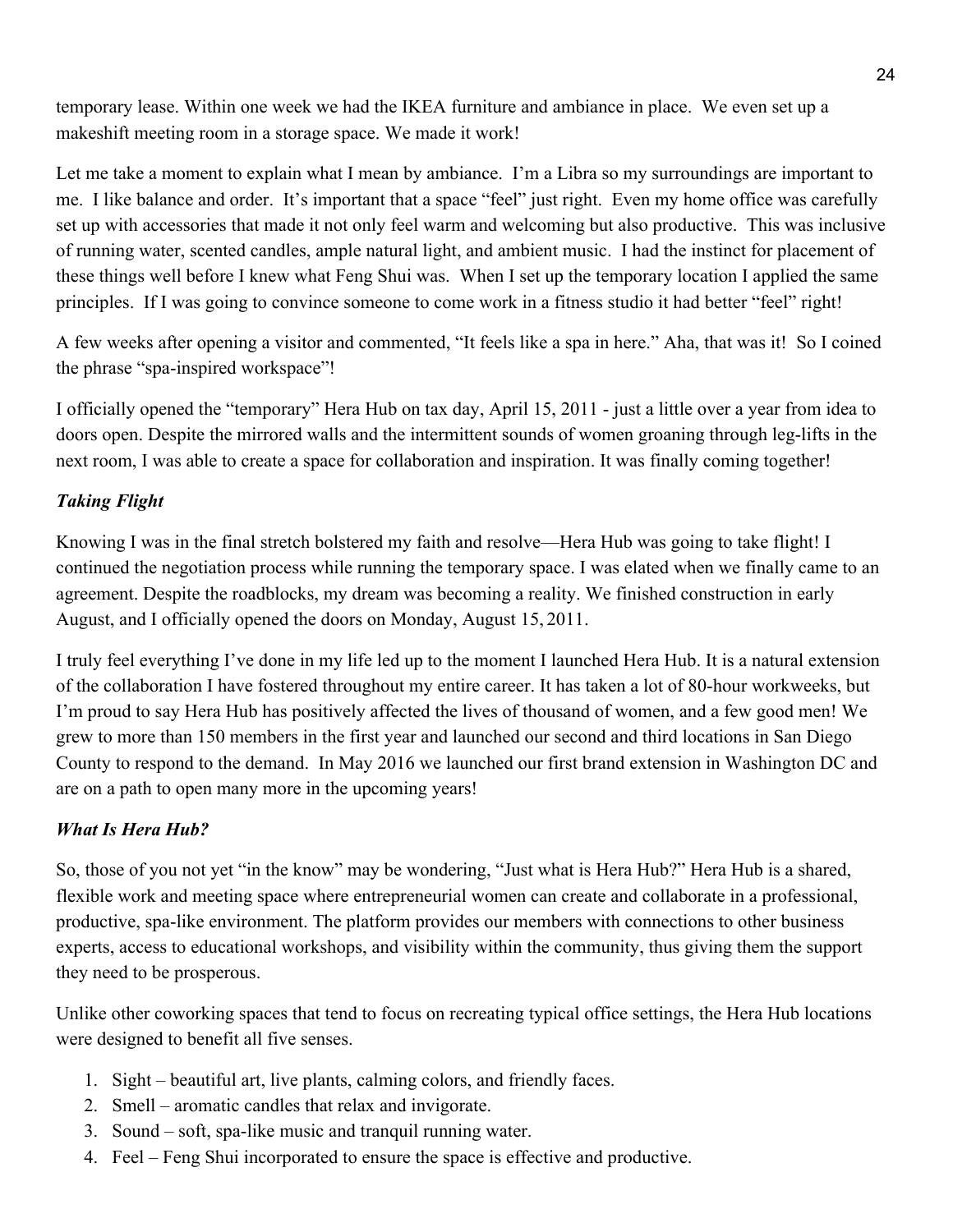5. Taste – fresh-brewed coffee, tea, spa water, and healthy snacks.

I've never really allowed myself to claim my creativity until launching Hera Hub. This business has allowed me to explore this aspect of myself, as I've never done before. It's not only the décor, but also the programming and events. I've never had so much fun in my entire life.

Yes, I've built a bit of a "club". I allowed myself to go big and put every intention and resource into one location. I've been able to attract the most amazing women to the community and have built something that most only dream of—a beautiful, welcoming, relaxing yet vibrant space where women connect, collaborate, and flourish. I've created my own utopia, and perhaps Hera Hub will be where you discover yours!

# *Who Was Hera?*

Significant thought went into developing Hera Hub's name and logo. Hera, the Greek goddess of women, was revered as the only goddess who accompanied a woman through every step of her life—blessing and protecting her family and financial security. Hera represents the fullness of life and affirms that women can use their wisdom in the pursuit of any goal they choose.

Remarkably, the beautiful male peacock feather is her symbol. Perhaps I already knew my life's quest when I started selling Mr. Peabody's feathers at age eight!

# *Why Women?*

I truly believe that women interact differently and are instinctively more collaborative in their approach to business. I felt it was important to create a space that was beautiful, comfortable, and feminine yet also very professional.

Many women running small businesses also have to juggle family life and therefore feel an affinity with other women in the same situation. A supportive environment where women feel they easily relate to others helps get to that point in the relationship where they know, like, and trust the other person and are therefore more likely to ask for feedback or refer business.

# *My Personal Flight*

Looking back over the past 40 years of my life, I can safely say that everything I experienced—the good and the bad—led me to where I am today and will continue to propel me forward.

My childhood taught me to recognize and utilize the resources available to me, to work hard, and to try my best. From my father, I learned to be persistent, resilient, and compassionate. My mother instilled the importance of creativity and trusting my gut.

My accident taught me to really value my health and family and to live life to the fullest. Knowing that things can change in the blink of an eye makes me more mindful of living every day fully and utilizing everything life has to offer.

Making the jump from employee to entrepreneur was both challenging and exhilarating. Down deep I knew pursuing my dream was a much better idea than relying on someone else's ability to provide me with a steady J-O-B. Call me crazy, but I also choose to see the 2008 stock-market crash as an eye-opening gift. My stock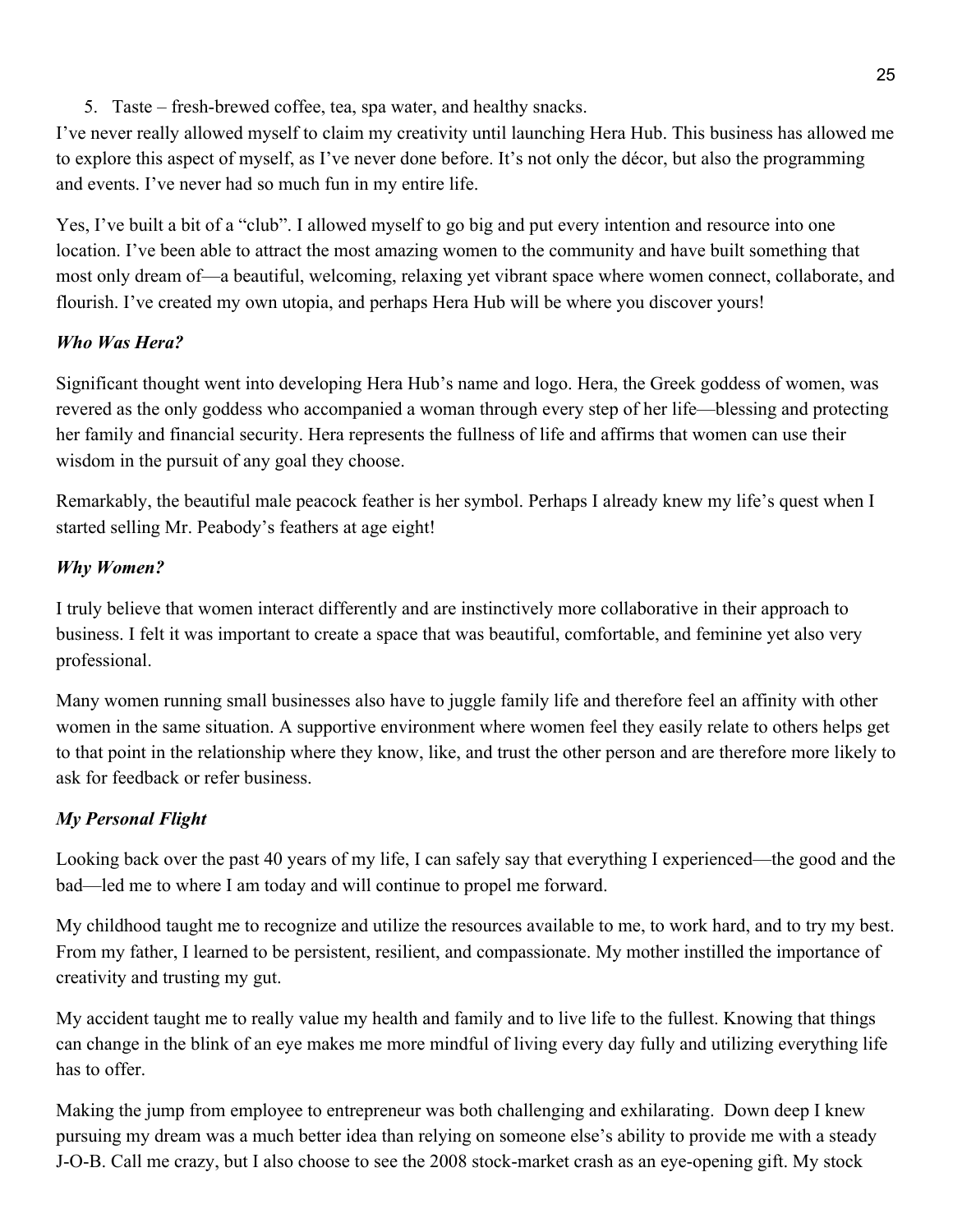portfolio (like everyone else's) took about a 40-percent dip. While launching Hera Hub was a risk—I invested close to \$60,000 of my own money and borrowed an additional \$30,000 from my father—I felt like I was at least "in control" of the outcome, whereas I felt I had *no* control leaving the money in mutual funds with companies I didn't even keep track of. Succeed or fail, at least I knew I was in the driver's seat.

I also learned that in order to be my best, I can't say "yes" to every opportunity that presents itself. I now understand the importance of being deliberate when making choices—to avoid becoming distracted by projects, objects, or commitments that can pull me away from my long-term goals.

Surviving the accident and the end of my marriage taught me that I could recover from anything and that what doesn't kill you can truly make you stronger. Through each change, I learned that reinvention is an important part of life, and being willing to redefine my personal goals and professional life was absolutely necessary for not only my survival, but also my success. Starting my own business after all of my job losses and seemingly overwhelming challenges has solidified my belief—I am in control of my own destiny. I am in control of my own *flight*.

# *Why Flight Club?*

I vividly remember going to see the movie *Fight Club* with my ex-husband, Brian, the week after it came out in the fall of 1999. I've always been a Brad Pitt fan (most women are), and Brian was a fan of dark gritty movies, which I grew to appreciate. Our VHS collection boasted movies like "Reservoir Dogs" and "Pulp Fiction".

What struck me about this film, besides the fact the Brad Pitt has his shirt off for most of the movie, was the plot: Edward Norton works in a sea of gray, drab cubicles and is bored with his mundane life. As he says in the movie, "Everything is a copy of a copy." Norton is drawn to Pitt because of what he proposes: starting an underground club for those who want to break out of the norm and really "feel" something. This is just what he needs to cure his pathetic life.

This was about the same time I was contemplating "leaning out" of my own gray cubicle and exploring new territory. I was intrigued. I was ready to ditch the "move up the ladder" mentality.

As I mentioned previously, I had the privilege to lead my own "clubs"—Women's Global Network and Ladies Who Launch—giving others a chance to break of out of the day-to-day monotony, get something off the ground, and connect with a bigger purpose. Hera Hub is now also something that gets referred to as a "club" from time to time. The connotation of "belonging" is a powerful one.

I've always loved flying—not only the feeling of flying, but also the doors that it opens. I love, love, love to travel. So far, I've been to 22 countries and have another 80-plus on my list. I've often applied the analogy of "taking flight" to launching a business. The idea of getting something off the ground and soaring is a strong visual for me.

At its very core, Flight Club reflects the essence of the peacocks and other birds that I grew up with. The male peacock is the symbol of the Greek goddess Hera, as she was known for her big beautiful eyes (like those in the peacock feather) and for being watchful over women at every stage of their lives. The very intention behind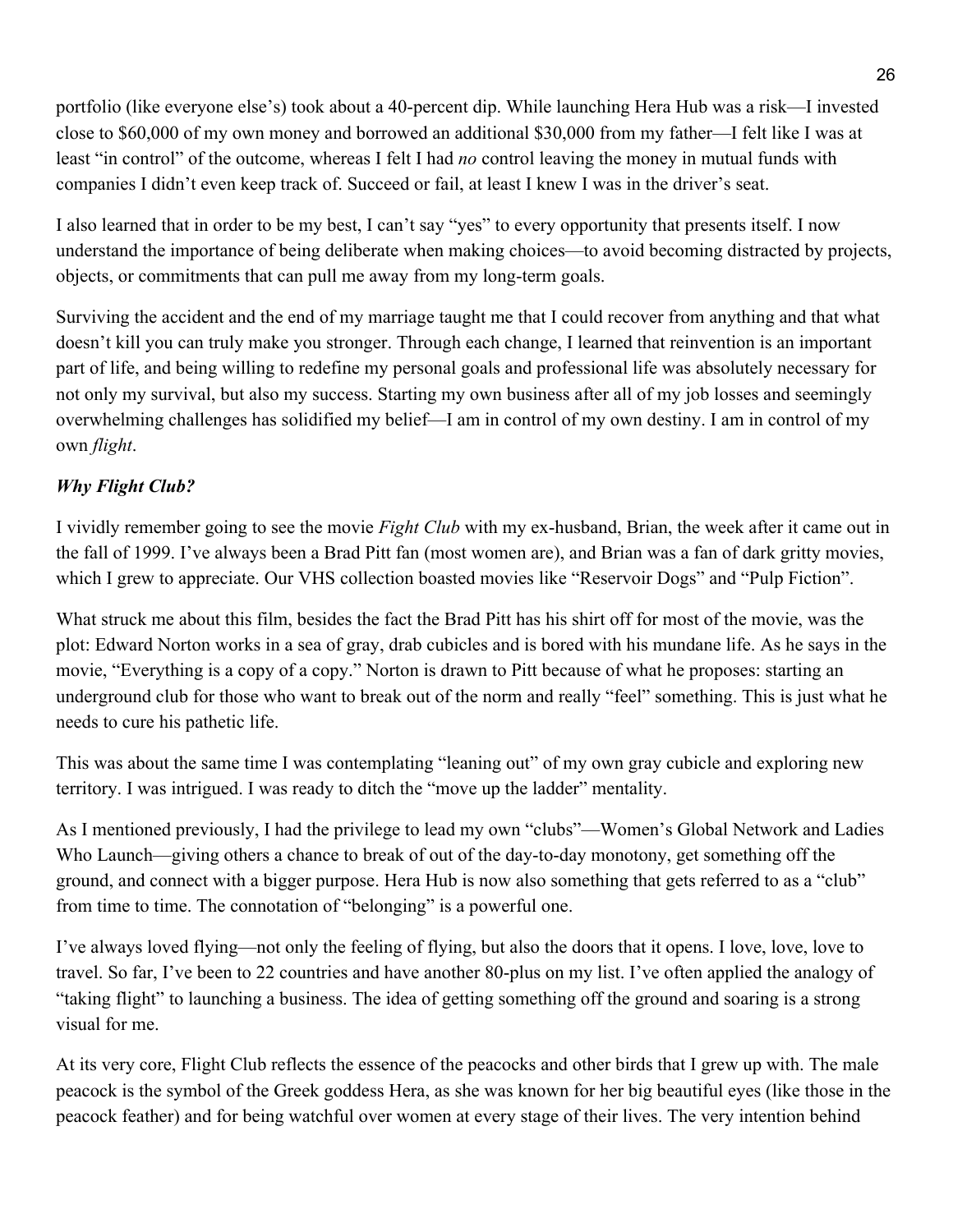Hera Hub is to support women like you—the women who make up our Flight Club—as you launch your dream businesses.

# *The First Flight Club*

Since I launched Hera Hub in 2011, I always envisioned taking a group of women on an exotic retreat to help them launch their businesses. That opportunity came to me when an East Coast-based company, Learning Through Travel, approached me about planning a trip to Greece and walking in the footsteps of Hera. I immediately said "yes", and we began planning.

The inaugural Flight Club took place in October 2015. Six women and I walked in the footsteps of the incredible Greek gods and goddesses, including Hera and Zeus. We visited all the major archaeological sites in Athens, Nafplio, Delphi, Epidaurus, Olympia, and Mycenae. In between stops, I worked with these amazing women to map out the foundations of their businesses and set a path for future growth. We also sailed the Aegean Sea to the beautiful islands of Santorini, Crete, Patmos, Rhodes, Mykonos, as well as visiting the historical site of Ephesus in Turkey. For me, Rhodes and Santorini were particularly special, as there I was reminded of what it meant to embrace my adventurous soul and fully experience life.

By the end of the trip, each woman had a solid plan for future growth, knowing exactly what she needed to do get her business off the ground. Upon our return, she had the support of the Hera Hub community to keep her on track. And so went the first of many Flight Club adventures.

# *The Flight Has Just Begun…*

Now that you've heard my story, the next step is to map our your flight path. In the next section we will take you through a journey of self discovery and, hopefully, help you identify your dream business.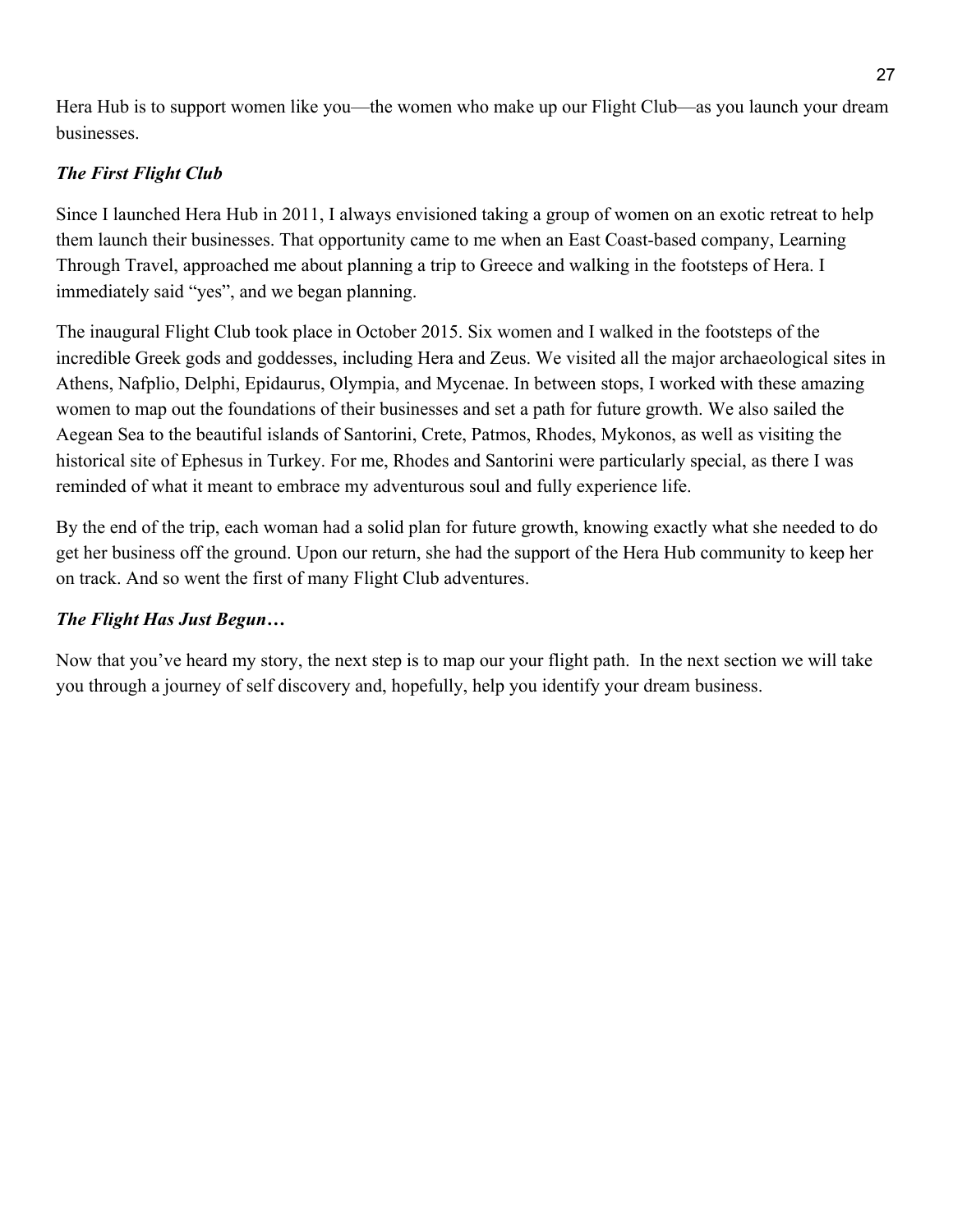# **Part Four - Flight Notes**

# **Chapter 10 - Irrefutable Truths to Build a Dream Business**

How are you feeling? I hope the prior exercises and stories given you the base you need to move towards your dream business! As you get ready to take flight, I want to share a few final thoughts and tips. These are things I've learned throughout my entrepreneurial journey.

#### *Passion Will Carry You Through*

As Sara Clark-Williams and Debby Eubank described so well, don't start a business just to make money. Yes, you're in charge of your time and have full choice in what you do and how you do it (unless it involves government regulations), but you will potentially work much harder than you did as an employee. If you're passionate about what you're doing, it will get you through the hard times.

*Never give up on something that you can't go a day without thinking about. – Winston Churchill*

#### *Be Imperfect*

As Voltaire famously wrote, "Le mieux est l'ennemi du bien"—the perfect is the enemy of the good. You will paralyze yourself if you insist that everything has to be perfect before your launch your business. That's why I love the "Lean" business methodology (Lean Business Canvas as outlined in the next section) —because it encourages you to test as you launch versus waiting to unveil your masterpiece.

*Why, when we know that there's no such thing as perfect, do most of us spend an incredible amount of time and energy trying to be everything to everyone? Is it that we really admire perfection? No—the truth is that we are actually drawn to people who are real and down-to-earth. We love authenticity and we know that life is messy and imperfect. – Brene Brown*

#### *You'll Never Have It All Figured Out*

Similar to the last point, business is not a "set it up and press cruise control" kind of venture—things are going to go "off course." At Hera Hub we try not to use the word "failure." I personally like the phrase "learning moment" (coined by the founder of WD-40, Gary Ridge) or the ever-popular "pivoting." Whatever you call it, you will always be learning and pivoting. That's just part of business! Yes, you need to plan, but be aware that it's going to shift.

*I have not failed. I've just found 10,000 ways that won't work. – Thomas A. Edison*

#### *Determination*

Business is hard. Yes, anything is possible, *but* you are going to have to be willing to stay the course (even if there are pivots along the way). There will be long hours and lots of frustration. Some days you'll feel like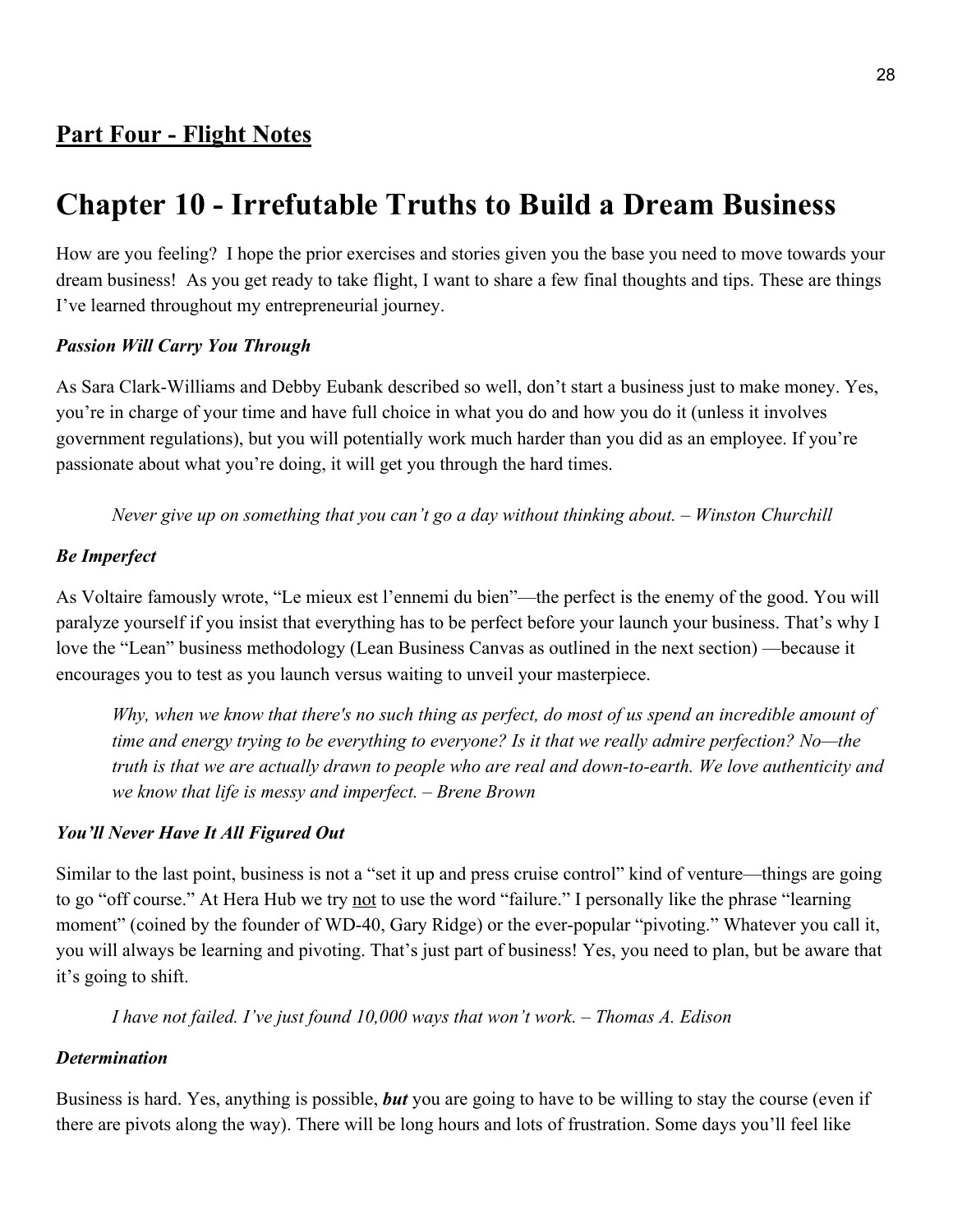someone has socked you in the stomach—or, as Gary Vaynerchuk says, "punched you in the face." There will be many highs and many more lows. You must accept this and let your passion pull you through.

*Nothing in this world can take the place of persistence. Talent will not; nothing is more common than unsuccessful men with talent. Genius will not; unrewarded genius is almost a proverb. Education will not; the world is full of educated derelicts. Persistence and determination alone are omnipotent. The slogan "Press On!" has solved and always will solve the problems of the human race. – Calvin Coolidge*

# *Be Scrappy*

Entrepreneurship is all about bootstrapping. You must do all you can to be resourceful and find ways to save money whenever possible. There are things you're going to have to learn to do yourself that you may have had an assistant take care of when you had a J-O-B.

This also means that if you're used to getting weekly manicures and eating out seven days a week, you may need to think about how you can cut down on these until you get things flowing again. I'm not suggesting that you think from a scarcity mindset, but be smart about the money you're spending. Ask, "Is this necessary right now?"

Finally, this also means you will, from time to time, have to fight. There have been many times when a building landlord or a vendor has tried to take advantage of a situation by overbilling me or not returning a deposit. You have to stand up for yourself, and yes, it might be uncomfortable, but that's part of doing business.

*Fear is the disease. Hustle is the antidote. – Travis Kalanick, co-founder of Uber*

# *Set Boundaries*

You need to understand that you are not your business. I see this often when someone is consulting or providing a service—they have a difficult time not feeling personally hurt when someone doesn't accept a proposal or gives them a bad review. Men are much, much better at this. They compartmentalize things, while women mix everything up into one big plate of spaghetti! *Do not*—I repeat, *do not*—take things personally! Business is business. Get up, brush yourself off, and move on.

This also relates to "scope creep" for those service providers. For example, a month or two into the project, the client starts asking for more than what was included in the original agreement. You say to yourself, "Oh, that's just a small task, I'll just do it and not charge for it." That can add up quickly. Suddenly you're doing twice the amount of work than was agreed on and not being paid a penny more! Set boundaries. Have a conversation with the client early and often.

*How people treat you is their karma; how you react is yours. – Wayne Dyer*

# *Watch Out For "Shiny Object Syndrome"*

In today's world of constant bombardment, it's easy to be pulled off track. Everyone will try to give you advice, whether you want it or not. This will be challenging for you if 1) don't have a solid business plan and 2) you are not confident in your direction. Women are natural people pleasers. On top of that, they are often more sensitive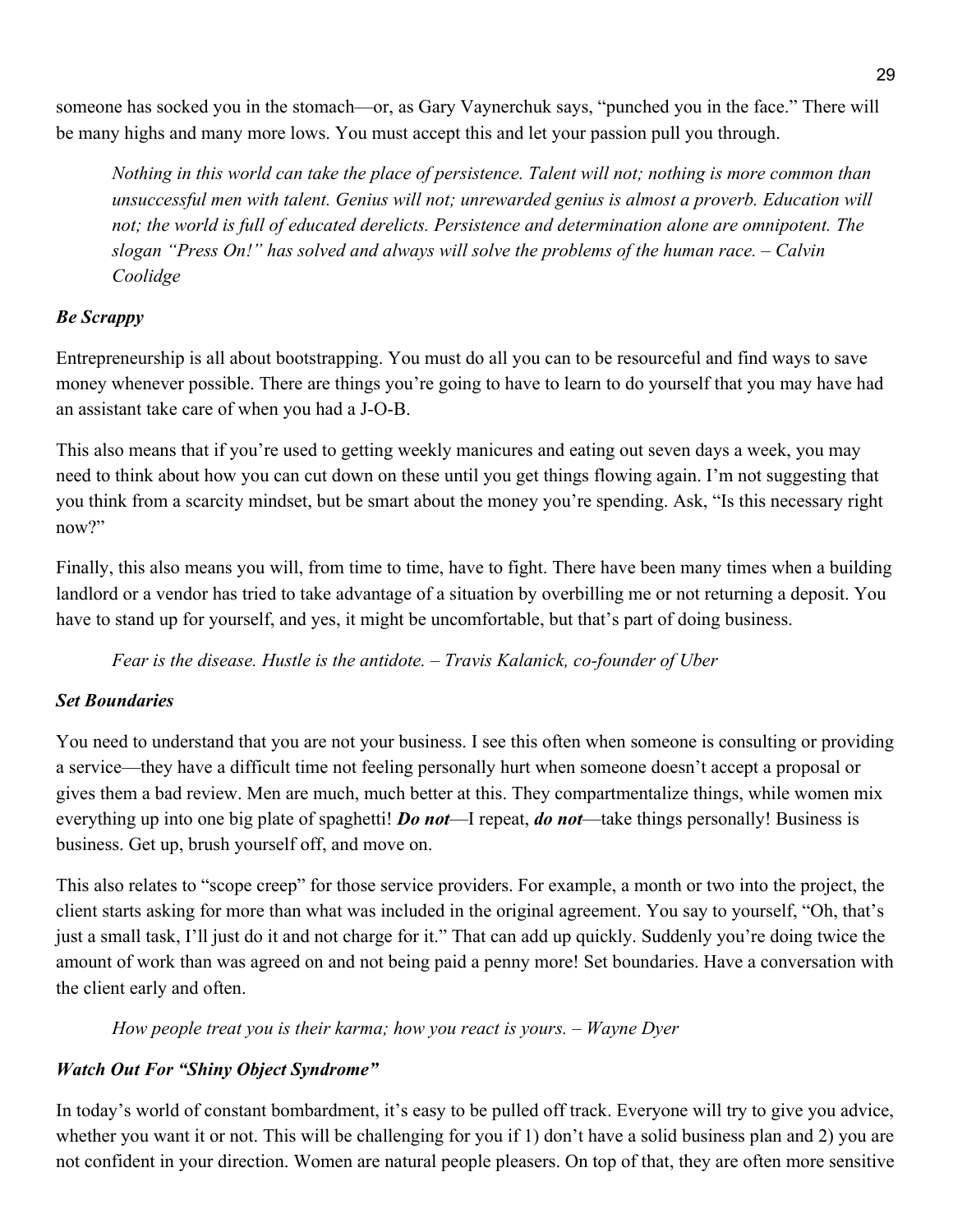to the thoughts and feelings of others. I've seen one comment send an entrepreneur on a completely different course.

#### *Success is what happens after you have survived all your mistakes. – Anora Lee*

Keep focused on your core business, and don't let the dozens of other ideas that come your way pull you too far off track. I recommend getting an idea journal or using a platform like Trello to note down all of those "great ideas" and "advice." After you have a solid foundation for your business, then you can go back and explore some of these ideas.

*Focusing is about saying no. – Steve Jobs*

# *Be Sincerely Interested In Others*

I always start out my introductions with "tell me about you" versus "what do you do?" People fascinate me—I'm sincerely interested in who they are and what makes them tick. I also work very hard to remember their name and something interesting about them. This is often surprising to people when I meet them a second time, and in turn, makes me memorable.

*Tip: I do three things to remember someone's name:*

*1. I'm a very visual person, so I try to get a glance at their nametag if they have one. 2. I immediately associate their name with someone I know who has the same name—it could be a cousin, a neighbor, or someone from college. 3. I use it as much as possible in our conversation—"Tell me about you, Diana," "Are you from San Diego,*

*Diana?"*

# *Trust Your Instinct*

Here is one of many places women have an advantage over men in business. We, for the most part, are willing to listen to our intuition. When I meet someone for the first time, I carefully listen and observe. I try to ask as many questions as possible and watch their body language. When my gut says, "something doesn't add up," it usually doesn't.

Sure, there have been times when the alarm went off in the back of my head and I ignored them. I tried to rationalize the situation, making excuses for the person. It has always come back to bite me. As I get older, my BS meter gets stronger, and I do my best to listen and act accordingly.

*Follow your instincts. That's where true wisdom manifests itself. – Oprah Winfrey*

# *Follow Through*

This is one of my biggest pet peeves. People say they are going to follow up*—*call you, e-mail you, etc., and they don't. I put people in two camps: those who keep their word and those who don't. For me, this is analogous to "integrity." I'm by far not the smartest person in the room, but because I do everything in my power to keep my word I've been able to build great relationships. Plus, it just feels good to do what you say you're going to do!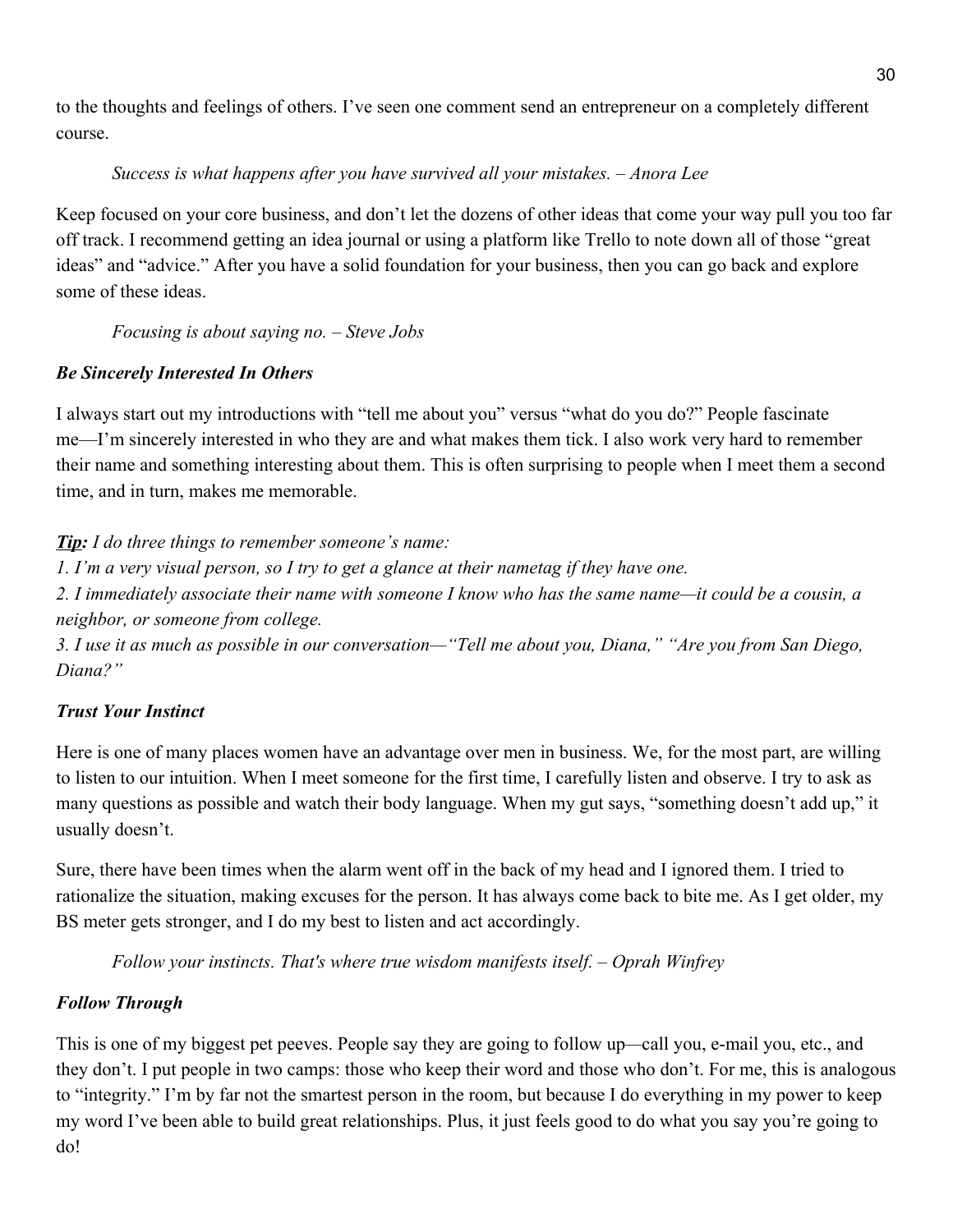*It was character that got us out of bed, commitment that moved us into action, and discipline that enabled us to follow through. – Zig Ziglar*

### *Stay Clear Of "Get Rich Quick" Schemes*

Call it social selling, networking marketing, or multilevel marketing (MLM)—the concept of selling to your friends and family has been around for many years. It seems to have gained even more popularity after the recession, and especially among women. These companies sell the dream of "work from home, part-time, while simply educating your community about great products. Then get your friends and family to join you in saving the world and you'll all get rich." Sounds great, right? It might be great for a few people at the top, but so many get conned into buying the starter kit, paying for training, and then in turn make pennies. Run the other direction.

1) This is not a business. You are a distributor—paid on commission.

2) Nothing worth gaining in life is "easy." I liken this thought process to the get skinny with a pill mentality.

These companies range from skincare products (think Mary Kay and Arbonne) to jewelry (think Stella & Dot and Silpada) to household products (think Amway and Melaleuca). These networking marketing companies have gotten quite tricky. Many use the phrase "social selling," and some outright claim they are not a network marketing company—like Melaleuca. They will form companies with names like "Mom's Making Six Figures" and "Legacy Wealth Creation" to disguise that they are simply distributing some ele's products.

If you're not sure, search Wikipedia for a "list of network marketing companies" or www.BusinessForHome.com also has a fairly extensive list.

Another word of caution: be careful about getting sucked into the info-product/seminar world. The high you feel when you go to one of these events may lead you to buy into very expensive programming that you don't need. This group is also catering to the "get rich quick" market. I've seen people spend \$100,000 on these programs, which is absurd! Think Tony Robbins and Lisa Sasevich. These coaches are trying to sell you their "lifestyle." But dig deep—is there content to their programs, or are they just putting neurolinguistic programming on steroids? It's easy to get sucked into the hype. After all, it feels good to be part of something and to be told that you *can* do it. Ask past participants if they have achieved the promises of the program. Dig deep to see what's behind the curtain.

*There are no shortcuts to any place worth going. – Beverly Sills*

# *Keep Doubters At Bay*

While you're probably feeling excitement about launching your dream business, please keep in mind that people may challenge your decision. Some may even call you crazy! (A word I welcome!) Most people are either personally fearful of such a decision or are straight-up jealous.

If you're married you may get push-back from your spouse. In some cases you may even find yourself drifting away from friends who continue to subscribe to the corporate ladder.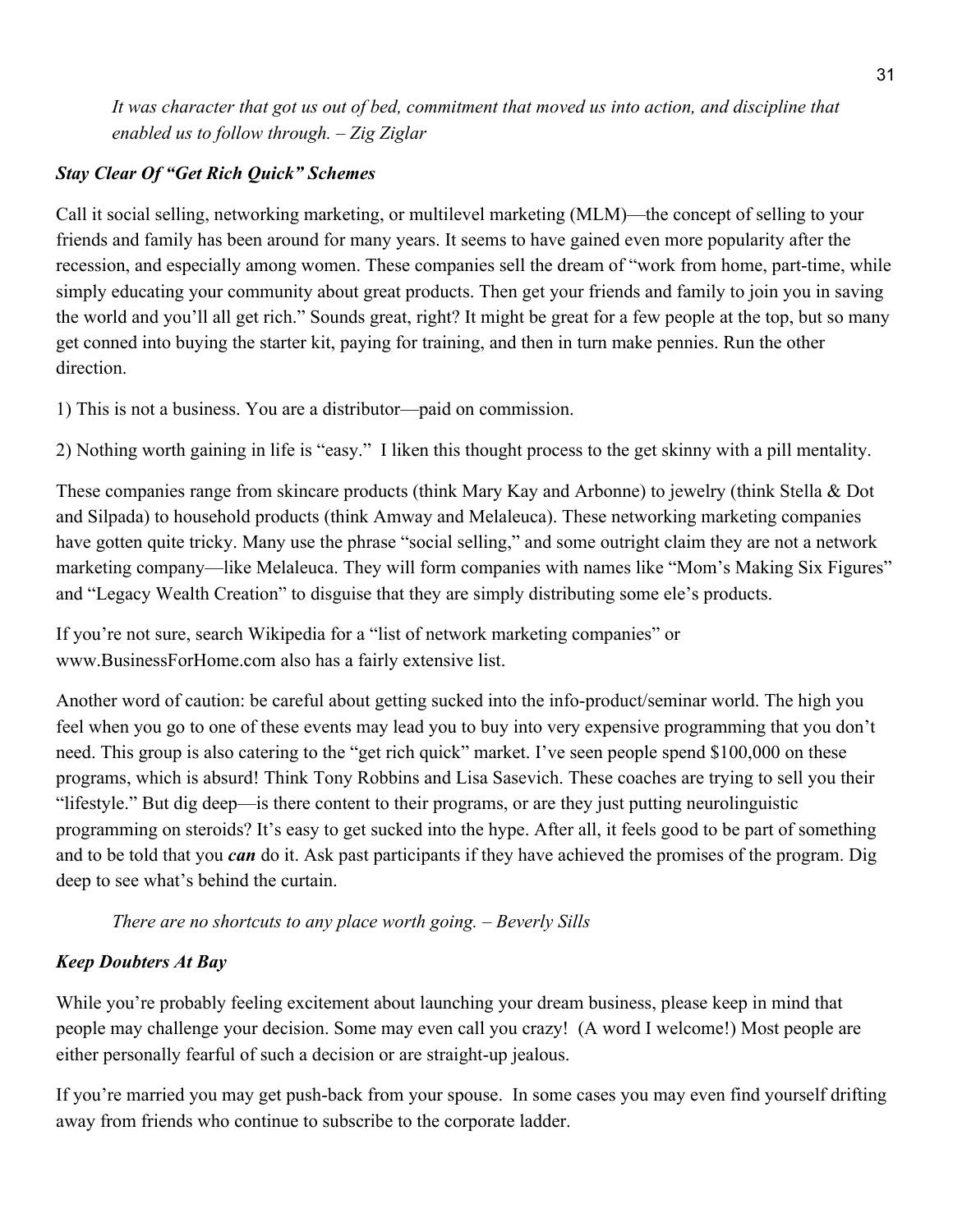I have found the best antidote for these challenges is a good dose of confidence and a solid business plan, including sensible financial projections.

#### *Imposter Syndrome*

You will from time-to-time feel like a fraud. Note it, and get

over it. Even some of the most successful women I've met tell me

deep down that they are afraid of being "figured out." Even Tina

Fey once confessed that she sometimes screams inside her head,

"I'm a fraud! They're onto me!"

Dr. Valerie Young is a leading expert on the impostor syndrome, and author of award-winning book "The Secret

Thoughts of Successful Women: Why Capable People Suffer from the Impostor Syndrome and How to Thrive in Spite of It". Boys are raised to bluff and exaggerate. Girls, on the other hand, learn early to distrust their opinions and stifle their voices. They discover they are judged by the highest physical, behavioral and intellectual standards. Perfection becomes the goal, and every flaw, mistake or criticism is internalized—slowly hollowing out self-confidence.

Now you know why you shouldn't beat yourself up.

"I have written eleven books, but each time I think, 'uh oh, they're going to find out now. I've run a game on everybody, and they're going to find me out.' " – Maya Angelou

#### *Work/Life Integration*

I am often asked—how do you balance work and life? My answer is quite simple "I don't"—my work is so much a part of my life that I couldn't possibly consider it to be something separate; an individual entity completely segregated from my personal life. My work does not feel like work.

I'm so passionate about my business because of the amazing women I get to support on a daily basis, through our space and strong community. I love helping others find what really lights them up... what allows them also to have work/life integration.

That's why I have an insatiable energy and don't feel drained after working 12 hour days. I don't mind having an inbox that is jam packed with requests, questions, and introductions because it is all a part of something so much bigger; something that I love, Hera Hub.

Make it a goal to thread your personal and professional life together. Incorporate things you enjoy into your business, so it feels like you're passing the time doing something pleasant rather than a task to be checked off of your list. Try to infuse "focused fun" by pinpointing what you love: drawing, talking, laughing, interesting conversation, list making, etc. and weave it into your business and work.